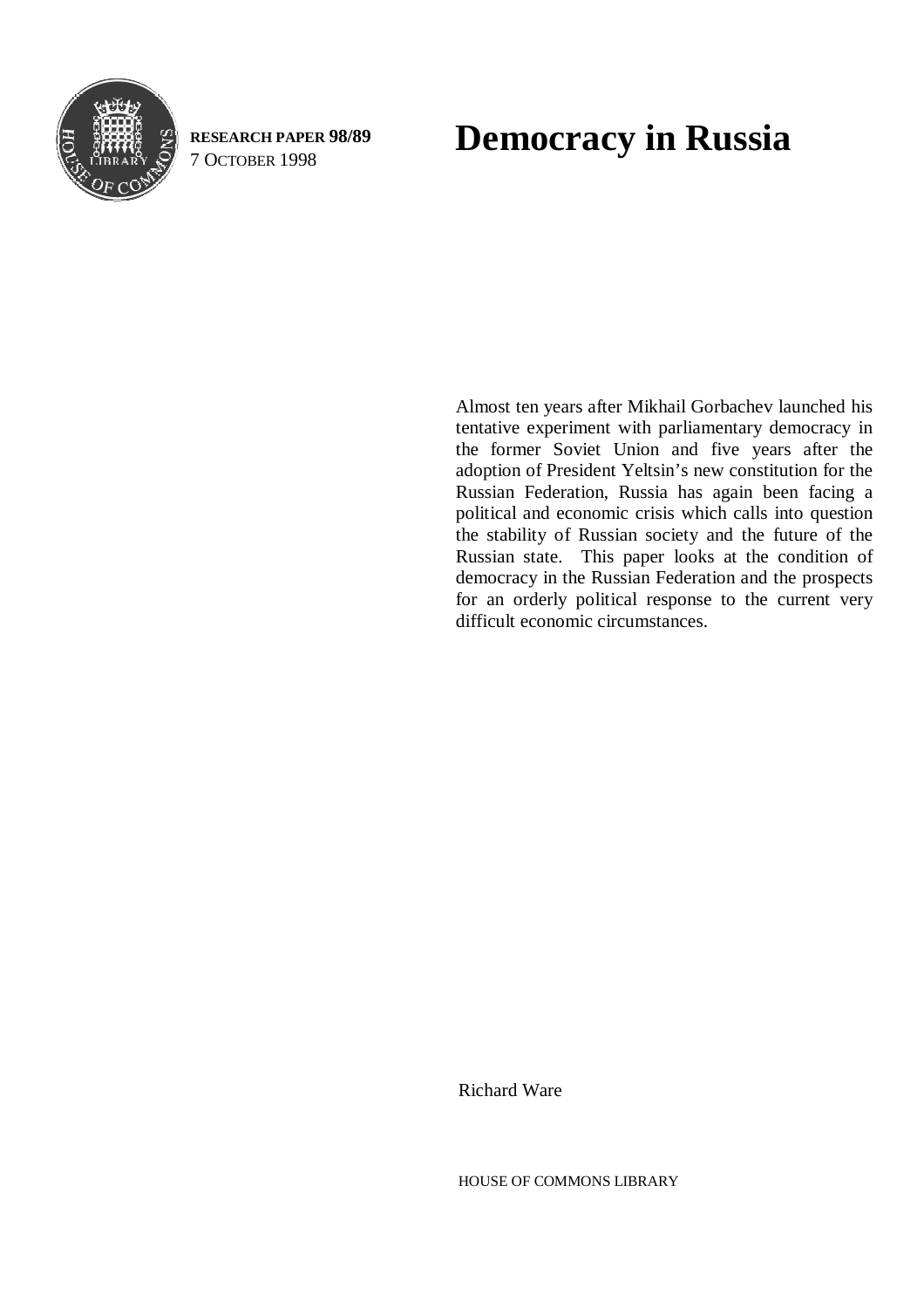#### **Recent Library Research Papers include:**

| 98/74 | The Landmines Bill Bill 220 of 1997/98                                 | 09.07.98 |
|-------|------------------------------------------------------------------------|----------|
| 98/75 | Unemployment by Constituency - June 1998                               | 15.07.98 |
| 98/76 | The Northern Ireland Bill: Implementing the Belfast Agreement          | 20.07.98 |
|       | [Bill No 229]                                                          |          |
| 98/77 | The Northern Ireland Bill: Some Legislative and Operational Aspects    | 17.07.98 |
|       | of the Assembly                                                        |          |
| 98/78 | EMU: the constitutional implications                                   | 27.07.98 |
| 98/79 | Child Benefit                                                          | 29.07.98 |
| 98/80 | Voting Systems - The Government's Proposals $(2^{nd}$ revised edition) | 31.07.98 |
| 98/81 | <b>Cancellation of Third World Debt</b>                                | 04.08.98 |
| 98/82 | Working Time Regulations SI 1998 No 1833                               | 10.08.98 |
| 98/83 | Unemployment by Constituency - July 1998                               | 12.08.98 |
| 98/84 | Fireworks                                                              | 18.08.98 |
| 98/85 | House of Lords reform: developments since the general election         | 19.08.98 |
| 98/86 | Parliamentary Pay and Allowances: Current Rates                        | 21.08.98 |
| 98/87 | The Criminal Justice (Terrorism & Conspiracy) Bill Bill 244 of 1997-98 | 02.09.98 |
| 98/88 | Unemployment by Constituency - August 1998                             | 16.09.98 |

*Research Papers are available as PDF files:*

- *to members of the general public on the Parliamentary web site, URL: http://www.parliament.uk*
- *within Parliament to users of the Parliamentary Intranet, URL: http://hcl1.hclibrary.parliament.uk*

Library Research Papers are compiled for the benefit of Members of Parliament and their personal staff. Authors are available to discuss the contents of these papers with Members and their staff but cannot advise members of the general public.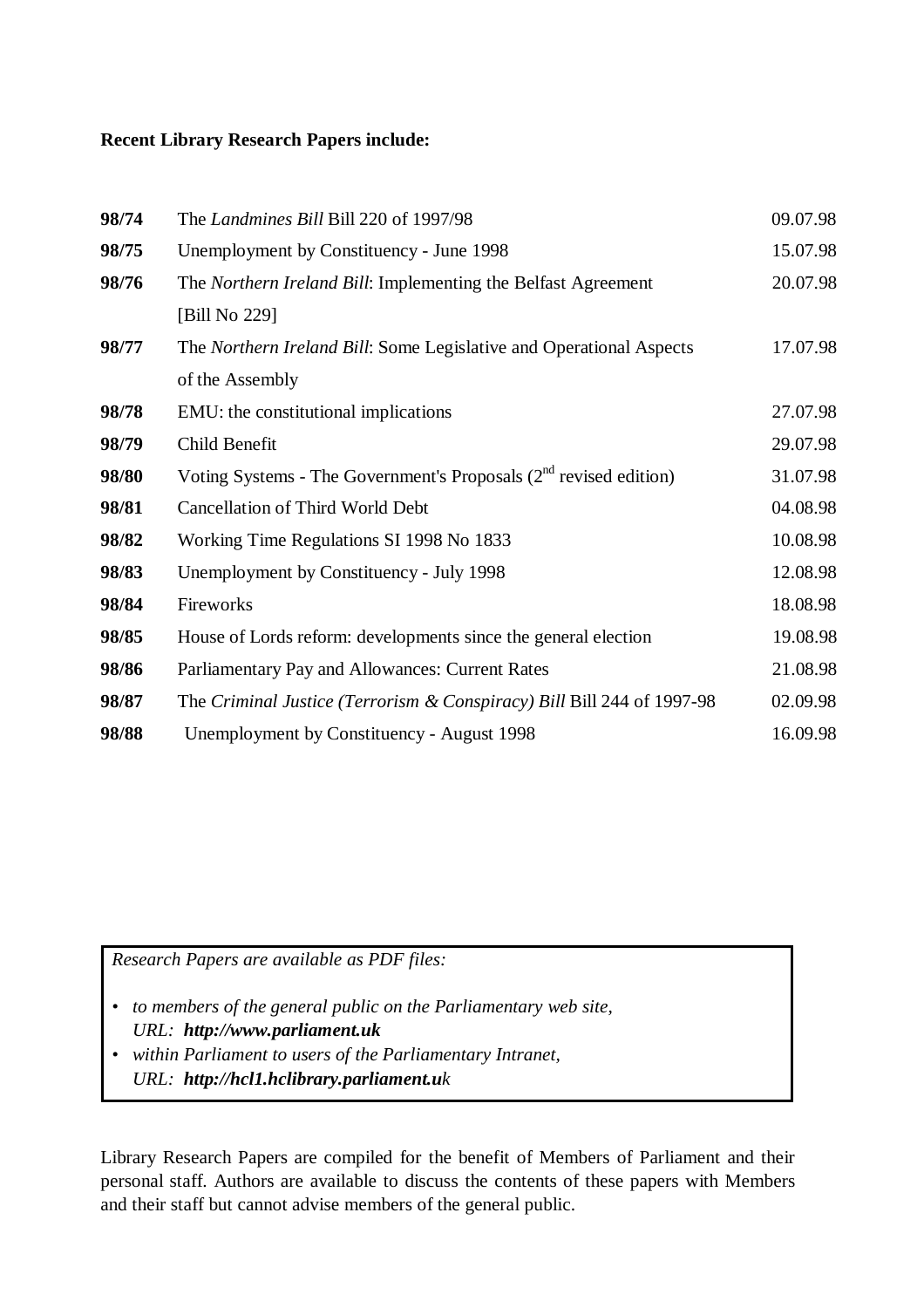### **Summary of main points**

Russia had little experience of democratic or participatory government before or after the revolution of 1917. Since the late 1980s there have been repeated attempts to establish a settled system of government which would combine a strong and consistent central government with genuine democracy and devolution of appropriate powers to the far-flung regions and autonomous republics. The first such experiment, organised by Mikhail Gorbachev and like-minded reformers within the Soviet Communist Party, foundered quickly because monopolistic party government was already thoroughly discredited and the non-Russian republics of the Soviet Union opted for secession at the earliest opportunity.

The next phase was masterminded by Boris Yeltsin and based on the Russian Federation alone after 1991. A two-tier parliament carried over from the Soviet period now competed for power with the directly elected president. The Communist Party was much reduced in influence, but the new reformist parties remained weak and the Supreme Soviet came to be dominated by a loose coalition of nationalists and other elements hostile to the president's reform programme. The conflict culminated in the violent confrontation of September 1993 and the imposition of an entirely new constitution at the end of that year.

The 1993 constitution was intended to give elements of influence at the centre both to directly elected representatives of the people and to representatives of the regional components of the Federation, but to contain both within a framework guided and controlled by the President. Despite opposition to the President in the Dumas elected in 1993 and 1995, this produced a period of apparent stability until the early months of 1998. With hindsight it can be seen that the underlying economic conflicts and dilemmas were not being resolved, that private financial interests had come to determine many areas of public policy and that the disastrous handling of the conflicts in the North Caucasus had been even more damaging than previously realised. As the president became progressively less able to play the part which the constitution required of him, both chambers of parliament, with their differing composition and interests, came to play more prominent roles, making coherent government even more difficult to achieve.

Matters came to a head with the forced devaluation of the rouble in August 1998 and the collapse of confidence in the new, and as yet only partly reformed economic system. The President's decision to recall Viktor Chernomyrdin to the post of prime minister was firmly rejected by the Duma. Instead the job has been given, with the blessing of the Duma majority, to Yevgeny Primakov, a senior foreign policy specialist from the Soviet era who has put a leading communist, Yury Maslyukov, in overall charge of economic policy.

However, the appearance of a communist "restoration" may prove short-lived. The constitution remains strongly presidential and it may be only a matter of time before the electorate is given the opportunity to select a new "strong man" whose response to the deepening economic and social crisis may turn out to have little in common with either Soviet-style communism or liberal democracy.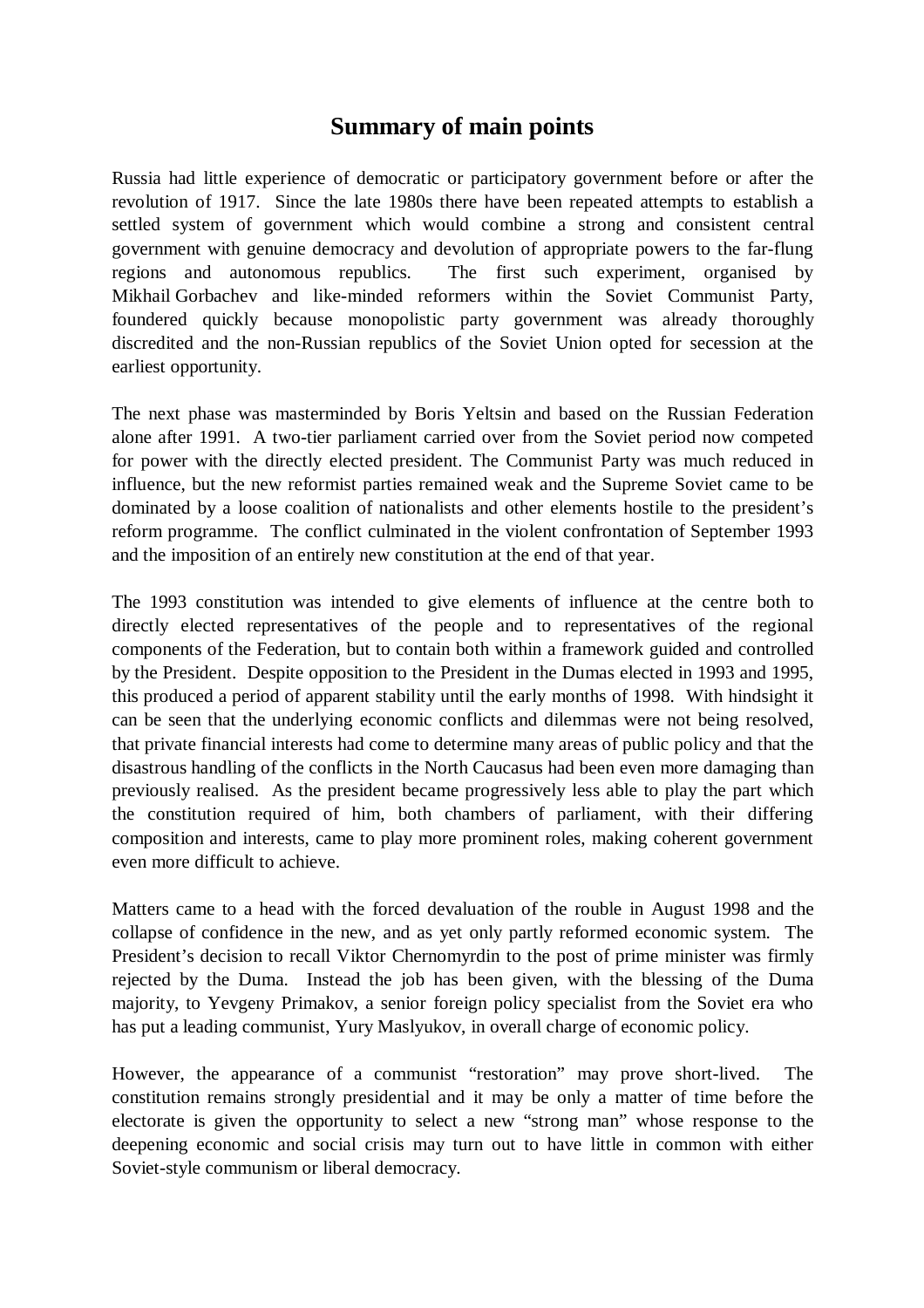#### **CONTENTS**

| $\bf{I}$     | The development of democracy in Russia         |                                                   |    |
|--------------|------------------------------------------------|---------------------------------------------------|----|
| $\mathbf{H}$ | The "Yeltsin" Constitution of 1993             |                                                   |    |
| $\mathbf{I}$ | The political impact of the Russian Parliament |                                                   |    |
|              | A.                                             | <b>Composition of the present Duma</b>            | 10 |
|              | <b>B.</b>                                      | Achievements and influence of the Duma since 1996 | 12 |
|              | $\mathbf{C}$                                   | <b>The Federation Council</b>                     | 13 |
|              | D.                                             | The 1998 crisis                                   | 14 |
| IV           | The future of democracy in Russia              |                                                   | 19 |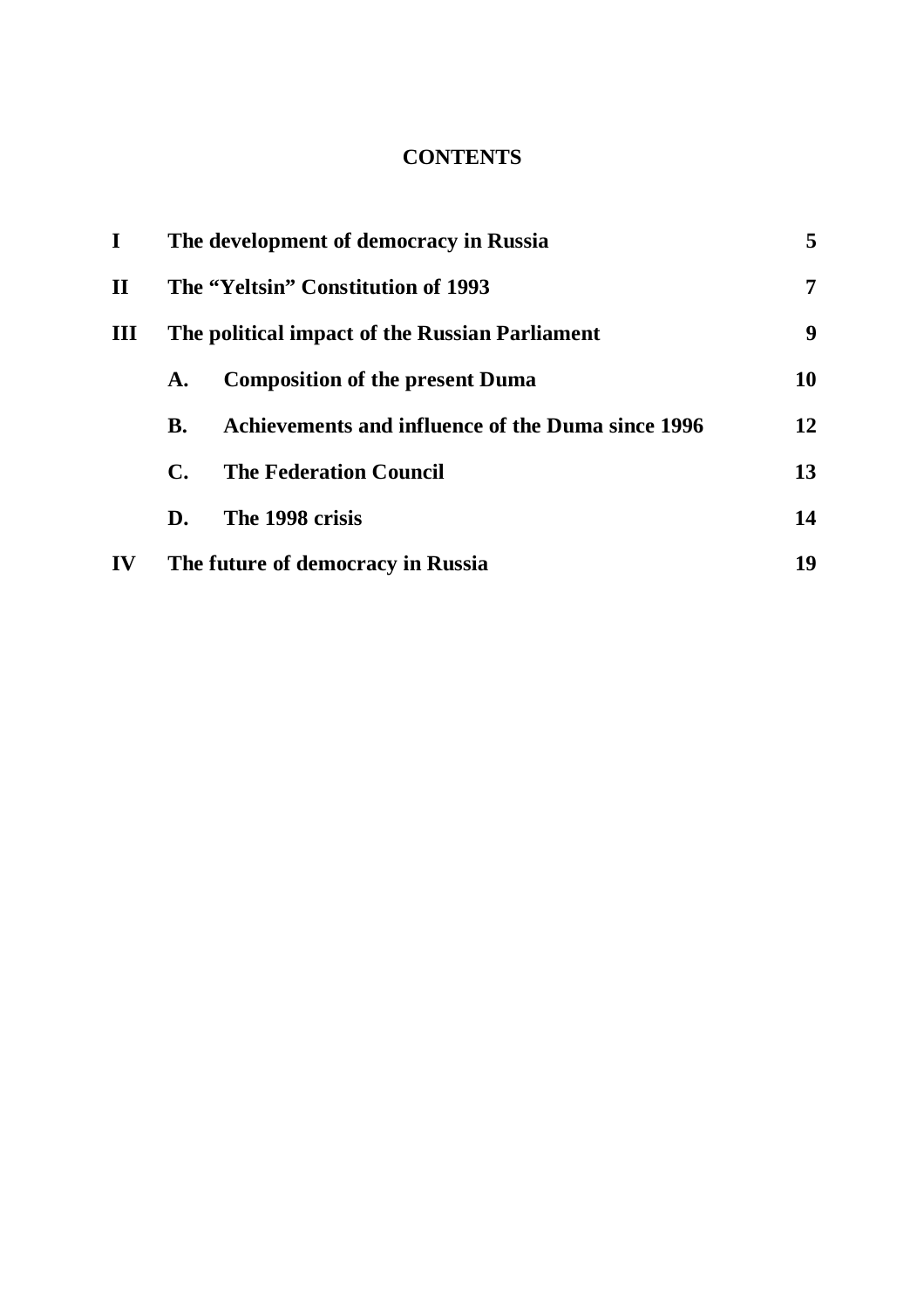## **I The development of democracy in Russia**

Until the early twentieth century Russians had very little experience of parliamentary institutions, having lived under a more or less autocratic monarchy for most of their history. Medieval Novgorod had a citizens' assembly and "assemblies of the lands" were occasionally summoned until the seventeenth century. The last of these brought the "time of troubles" to a close by selecting Mikhail Romanov to be tsar, but his successors in the Romanov dynasty showed little interest in consulting the wider populace thereafter. The development of a multi-ethnic and often unruly Russian Empire during the eighteenth and nineteenth centuries further reinforced the habit of autocracy.

After the limited reforms of the 1860s a system of elected regional assemblies with a very limited franchise was introduced to supervise schools and other local institutions in the mainly Russian-speaking parts of the Empire. Liberal intellectuals hoped that the reforms of the 1860s and 1870s might be crowned by the introduction of a constitution with democratic features, but the growth of radical opposition to the tsarist system and the assassination of Alexander II in 1881 led instead to a period of even more autocratic rule by his son, Alexander III.

In any case, the parliamentary institutions of Western Europe tended to be held in low esteem in Russia by intellectuals of both the right and left and few believed that anything similar could or should be introduced in the Russian Empire. One of Alexander III's leading ministers, Konstantin Pobedonostsev, described parliaments in general as "the great lie of our times".<sup>1</sup> One of his most bitter critics, Mikhail Saltykov-Shchedrin, wrote scathing satires on the parliamentary "speechifying" of the French Third Republic.<sup>2</sup>

A constitutional parliament was introduced for the first time in Russia in 1905 in response to the widespread unrest which followed the defeat of Russia in its brief war with Japan. Like the lower chamber created under the 1993 constitution, it was known as the Duma, which in Russian suggests a body devoted to reflection and advice, and was conceived by reformist ministers as a modernising institution in the framework of a constitutionally limited monarchy. The first and second dumas were dissolved because it seemed impossible for them to find common ground with the tsar and his advisors. The third duma, elected in 1907, had been manipulated to produce a reliable "moderate" majority, but again the constitutional experiment failed as the tsar became impatient with having to seek the views of parliament and even the "moderates" were soon forced into opposition.<sup>3</sup>

During the upheavals of 1917 the workers' and soldiers' "soviets" (literally "councils", in this case elected by public meetings at the workplace or barracks), which had first been

<sup>1</sup> Quoted in Norman Stone, *Europe Transformed 1870-1918*, p 200

<sup>2</sup> In *Abroad*, 1881. Echoes of these sentiments have been heard more recently in criticism of the reformed USSR Supreme Soviet and its successors in the Russian Federation as mere "talking shops".

<sup>3</sup> See Geoffrey Hosking, *The Russian Constitutional Experiment: Government and Duma 1907-1914*, 1973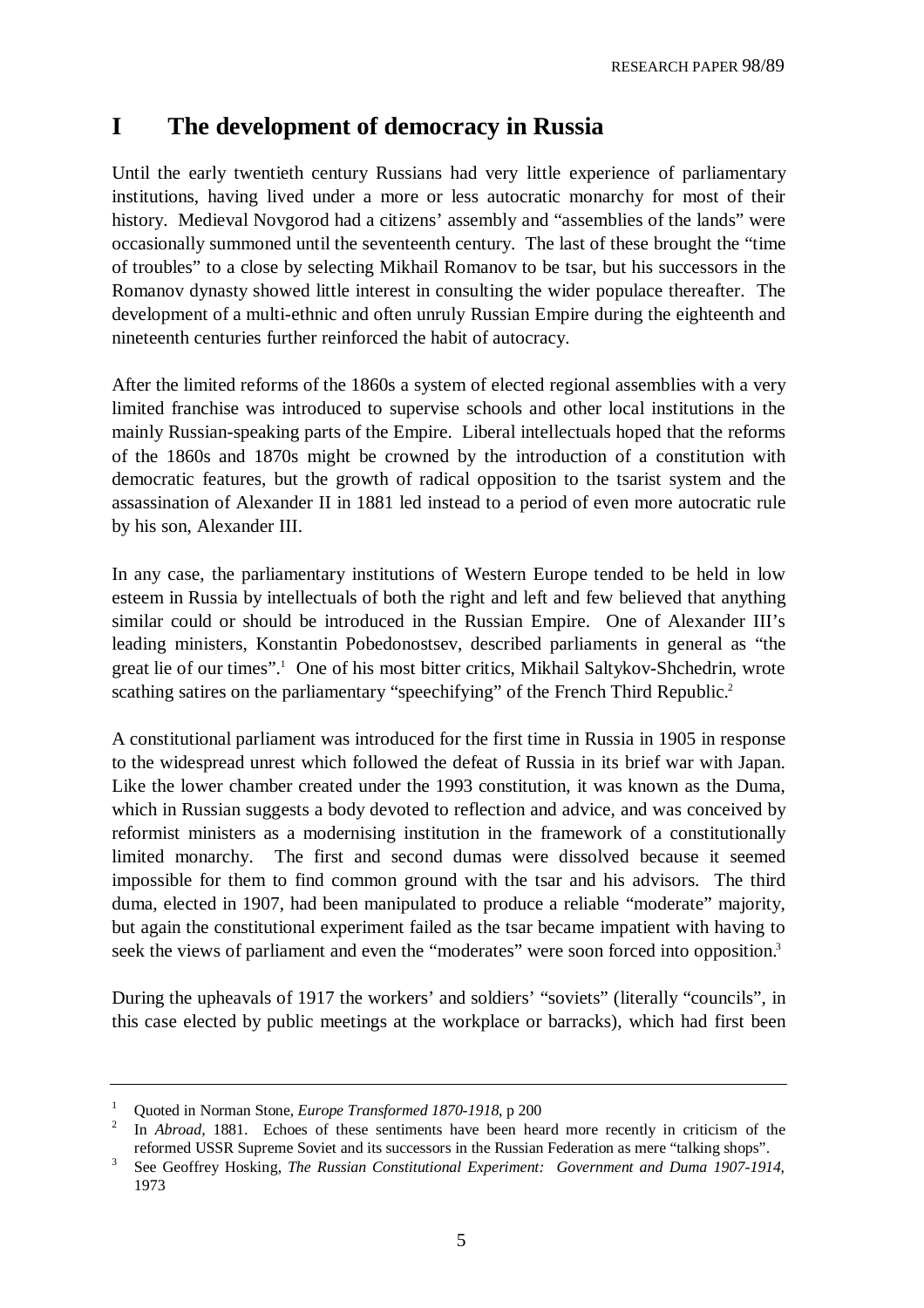created in 1905, reappeared and began to challenge the authority of the provisional government. The Bolsheviks used them first as a springboard to power and then as a substitute for more conventionally elected bodies. They regarded western-style parliaments as inherently corrupt and bourgeois, but they were also aware that it was easier to secure the endorsement of Bolshevik candidates through a system of Soviets than, for example, through the elections for a Constituent Assembly in which their agrarian socialist rivals, the Socialist Revolutionaries, scored much better. In due course the Soviets were built into the constitution and gave their name to the new federal state which replaced the Russian Empire. In theory they represented a form of "direct democracy", but in practice real power was exercised throughout the communist period by the highly centralised Communist Party of the Soviet Union (CPSU) which maintained a firm grip on nominations and elections to the Soviets at all levels. The USSR Supreme Soviet, theoretically the Union parliament, met for only a few days each year to hear long speeches by the party leaders and provide ritualised unanimous votes of approval. For the rest of the year the Supreme Soviet gave full powers to its Presidium, the chairman of which acted as head of state. From 1977 this post was combined with that of General Secretary of the CPSU.

The CPSU also had a "parliament" of sorts, in the form of the Central Committee. This brought together the key officials of the CPSU central apparatus, along with all the republican and regional chiefs, senior party members holding posts in the army, the KGB, academic and cultural organisations, and a leavening of token women, workers, farmers etc. Once again, election to the Central Committee (formally from the occasional party congresses) was tightly controlled from the centre, but it did sometimes serve as a forum for carefully coded discussion of problems and priorities. Opinion within the Central Committee could become significant at times of leadership transition, such as in 1964 when members of the Politburo conspired to oust Khrushchev from the post of First Secretary.

Neither the USSR Supreme Soviet nor the CPSU Central Committee provided Russian society with any experience of electoral politics, of frank parliamentary debate, of deliberative law-making or financial accountability. Consequently, when Mikhail Gorbachev decided in 1988-89 to create a working parliament as an engine of reform, following years of inaction by elderly communist party leaders, there was virtually nothing to build on. Moreover, unless the role of the CPSU and Gorbachev's own authority were to be fatally undermined, it remained necessary, from his perspective, to manipulate the elections and keep criticism within certain boundaries. However, once the concession of free speech in the new-style Congress of Peoples' Deputies had been made, it proved impossible to prevent respected figures such as Andrei Sakharov from exposing the rottenness of the whole Soviet system while almost the whole country watched on television. It also became impossible to resist the election, in 1990, of similar parliaments in each of the Union republics, a move which paved the way for the dissolution of the Soviet Union and the collapse of the CPSU in 1991.

The Russian Federation entered a new era as a separate state at the beginning of 1992 with an *ad hoc* constitution, a president and vice-president who had been directly elected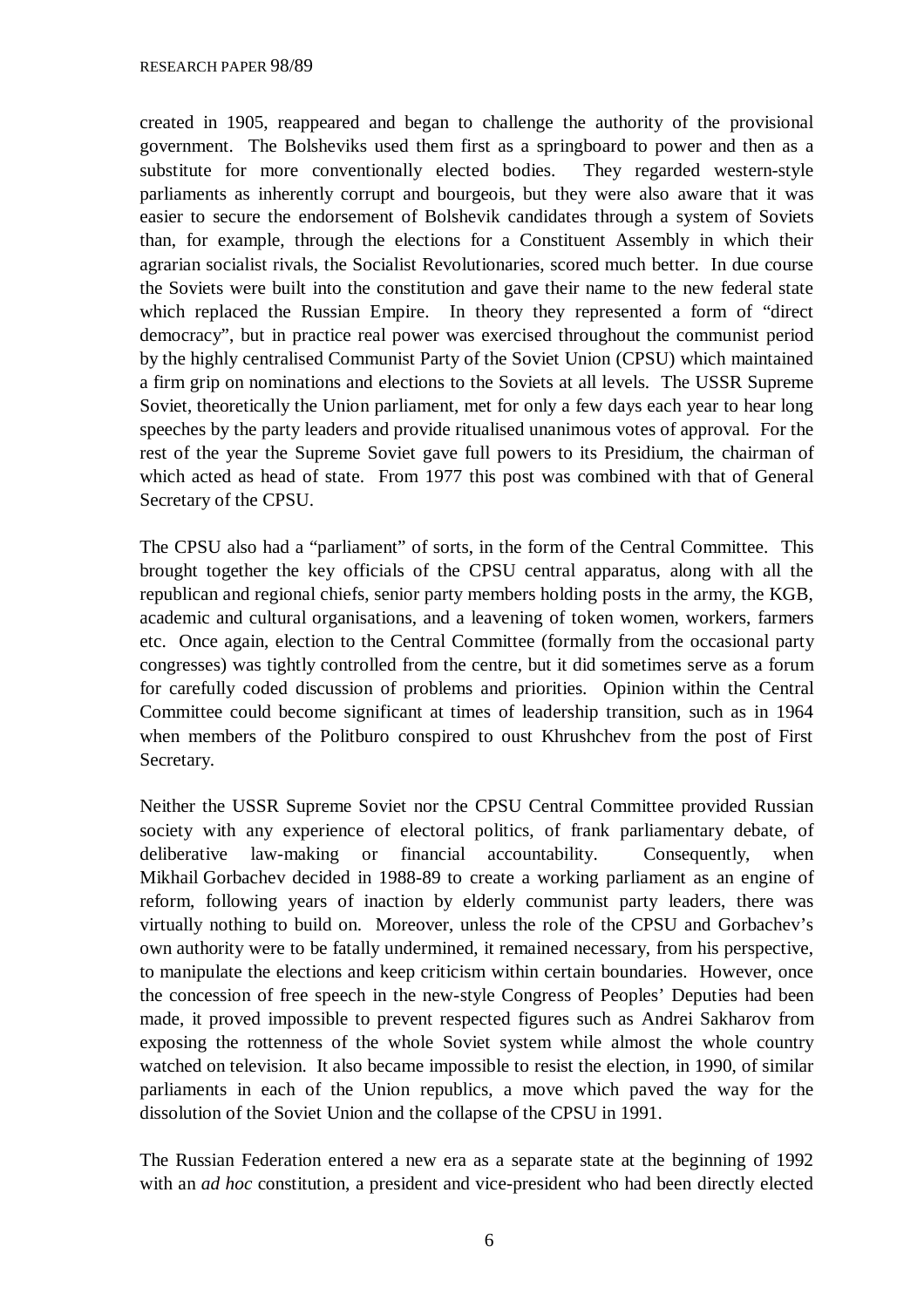on a joint ticket the previous June (Yeltsin and Rutskoi) and a two-tier parliament consisting of a periodic 1033-member Congress of People's Deputies and a permanent 252-member Supreme Soviet drawn from it. At first President Yeltsin also served as prime minister, but he soon assigned this role on an acting basis to the young economic reformer Yegor Gaidar. Since Yeltsin was at this time set on a course of radical economic, social and legal reform and had embarked on an entirely new foreign policy based on international co-operation he was soon locked into conflict with the Congress of People's Deputies where many still resented or feared the collapse of the old order. Without the support of the Congress or the smaller Supreme Soviet, the president and government ruled largely by decree, it proved impossible to get Gaidar confirmed as head of government and efforts to agree a new constitution were also deadlocked.

The conflict between president and parliament culminated in the violent events of September 1993 and a constitutional hiatus. On 21 September 1993 President Yeltsin announced that he was suspending both parliamentary bodies and would call new elections. Then the majority in the Supreme Soviet voted to suspend Yeltsin from the presidency and install vice-president Rutskoi in his place. There ensued a tense stand-off with sporadic violent incidents until, on 4 October, armed units loyal to President Yeltsin stormed the parliament building and arrested the ring-leaders of what became known as the "parliamentary putsch". The death toll for the whole period of confrontation seems to have been around 150. Since it was the president who came out on top in this confrontation (having the majority of the armed forces, and, it would seem, of public opinion, on his side), he was strong enough at the end of 1993 to impose a completely new constitution and to win its endorsement in a referendum held simultaneously with elections to the new bicameral parliament.

The December 1993 elections to the new Duma produced a narrow majority for parties and individuals sceptical about, or overtly hostile to the Yeltsin reform programme as it then stood, but this majority was not so clear or cohesive as to make the Duma inevitably oppositional across the whole range of issues. However, the reformist elements in the Duma were weakened by their fragmentation.

## **II The "Yeltsin" Constitution of 1993**

The new constitution had been submitted to a referendum on 12 December 1993, the same day as the parliamentary elections. President Yeltsin had decreed that the constitution would be validated by the referendum if more than 50% of the votes cast were in favour. In the event, the Central Electoral Commission announced that 54.8% of the electorate had voted and of those 58.4% had approved the constitution.<sup>4</sup> Subsequent reports indicated that the turnout figure had been exaggerated and that only 46% had voted, meaning that less than 27% of the electorate actually endorsed the constitution. Few chose to question the validity

<sup>4</sup> *Izvestiya*, 22 December 1993, p 1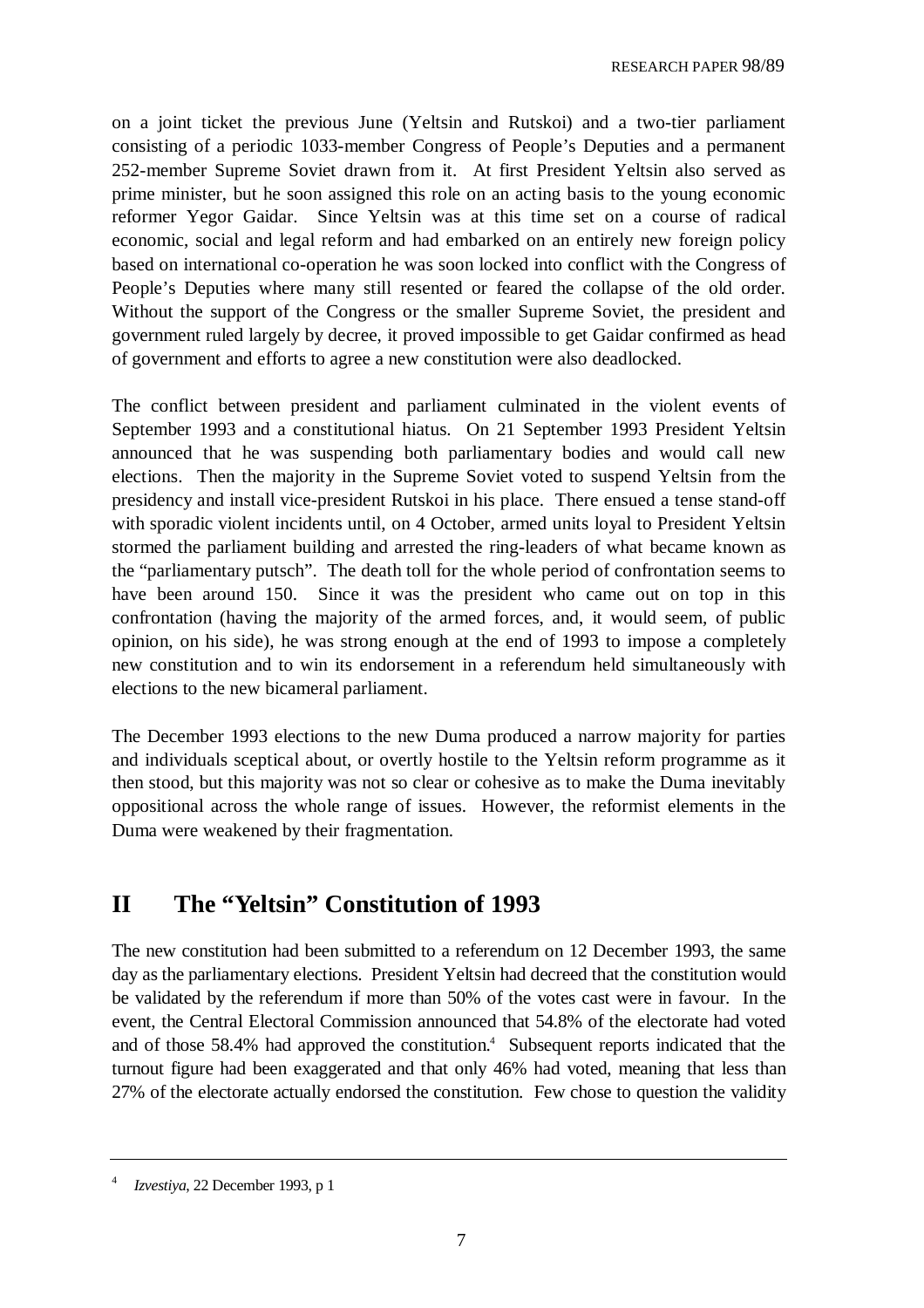of the decision at the time, but the doubts could be used to justify future constitutional upheavals.

The most important feature of the new constitution was that it strengthened the powers of the presidency and narrowed those of the new bicameral Federal Assembly. It did not give the president arbitrary or dictatorial powers, but it did allow him to control foreign and defence policy while maintaining order and continuity in domestic policy should political divisions lead to deadlock either between the elected presidency and the legislature, or between the two chambers of the legislature. At his press conference to introduce the draft President Yeltsin said, "We need order, but not the horrible repressive order of the Stalinist camps."5

The lower chamber or State Duma would consist of 450 directly elected deputies, the method of election to be determined by separate federal legislation. The Federation Council or upper chamber would have 178 members, consisting of two representatives from each of the 89 components of the Federation, one from the local legislature and the other from the local executive, the method of selection again to be determined by federal legislation. The head of government was to be appointed by the President, but with the consent of the Duma. Should the Duma reject the President's choice of Prime Minister three times or express no confidence in the government twice within 3 months then the President would be empowered to resolve the conflict by dissolving the parliament and calling new elections. The threat of dissolution was to prove a powerful tool in persuading the Duma to adopt the president's nominations for prime minister on each occasion until the confrontation of August-September 1998.

The two chambers of parliament were to concern themselves principally with the task of legislation. This could be initiated by either chamber, by the government, the president or by the legislatures of the regions, but would always start its passage in the Duma and fail if not approved there. Legislation which passed the Duma could, however, be vetoed by either the Federation Council or the President and the veto overcome only by a rarely attainable two-thirds majority in favour in the Duma, or an even less attainable two-thirds majority in both chambers in the case of a presidential veto. Laws on issues covered by the constitution had to be approved by three-quarters of the total membership of the Federation Council and by two-thirds of the total membership of the State Duma and be signed by the president.

The general effect of these provisions was to make general legislation difficult to pass and constitutional legislation even more so. However, the President was to enjoy the right under Article 90 to issue decrees and instructions on any issue provided that they neither contradicted the constitution nor previously enacted federal laws.<sup>6</sup> The right to examine

<sup>5</sup> *BBC Summary of World Broadcasts*, SU/1843 C/1-2

<sup>&</sup>lt;sup>6</sup> The right of the president to legislate by decree in areas where legislation would otherwise be necessary was upheld by the Constitutional Court in a judgement of April 1996.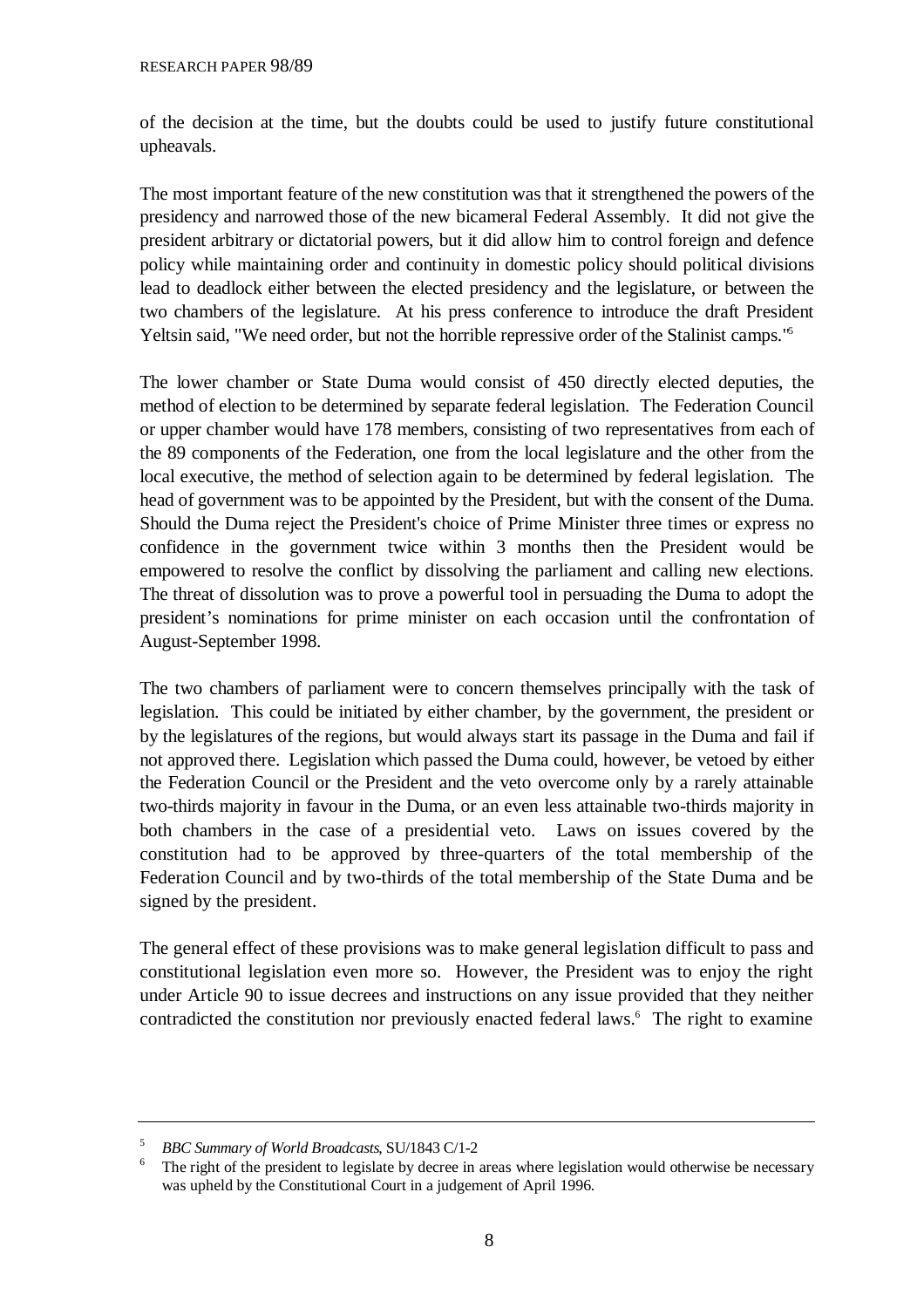and revoke decrees which had been enjoyed by the Supreme Soviet under the pre-1993 constitutional order was abolished.

The president was also supreme commander-in-chief of the armed forces and might introduce martial law in response to acts or direct threats of aggression against the RF without the authority of the Federal Assembly, though the latter must be notified (article 87). Similarly he might declare a state of emergency (article 88). However, the State Duma might not be dissolved during martial law or a state of emergency (article 109.5), nor could it be dissolved once it had initiated impeachment proceedings against the president, though the final decision on impeachment lay with the Federation Council (109.4).<sup>7</sup>

The constitution made no provision for a vice-president, but in the event of the president dying in office or being unable to perform his duties, these would be temporarily exercised by the prime minister, pending new presidential elections (article 92).

Giving the elected president such strong powers pre-supposed, as it was no doubt intended to do, that the president would be a vigorous and responsible figure with a clear political and economic strategy. Provided that this were the case, the president would be able to use the constitution to over-ride his opponents in the Duma, unless these were confident of triumphing in successive elections. The constitution would also allow for a president to assume more of a figure-head role, provided that he were able to appoint and consistently support a strong head of government. What the 1993 constitution could not do was protect a weak president in the circumstances of the summer of 1998 when, having dismissed two heads of government in the space of a few months, he had no further solutions to propose in the face of a major economic crisis.

## **III The political impact of the Russian Parliament**

Within a year of the adoption of the new constitution, doubts were already creeping in as to whether President Yeltsin could provide the coherent leadership which the constitution required. The military intervention to suppress separatism in Chechnya was popular with the majority in the Duma, but proved disastrous and quickly brought heavy costs to human life, to the central budget, to army morale and to Russia's international reputation. It may also have added to the strain on President Yeltsin, whose health began to decline markedly. While Prime Minister Chernomyrdin succeeded in curbing inflation, he could not disguise the huge and growing gulf between government revenue and the demands for government expenditure, many of which were vigorously backed by lobbies in the Duma. The government could avoid printing money only by increasing its borrowing, or by failing to pay public sector salaries, pensions and debt repayments. Domestic economic production continued to decline and new investment was running far below the levels necessary for a successful western-style economy.

<sup>7</sup> in imitation of the US Constitution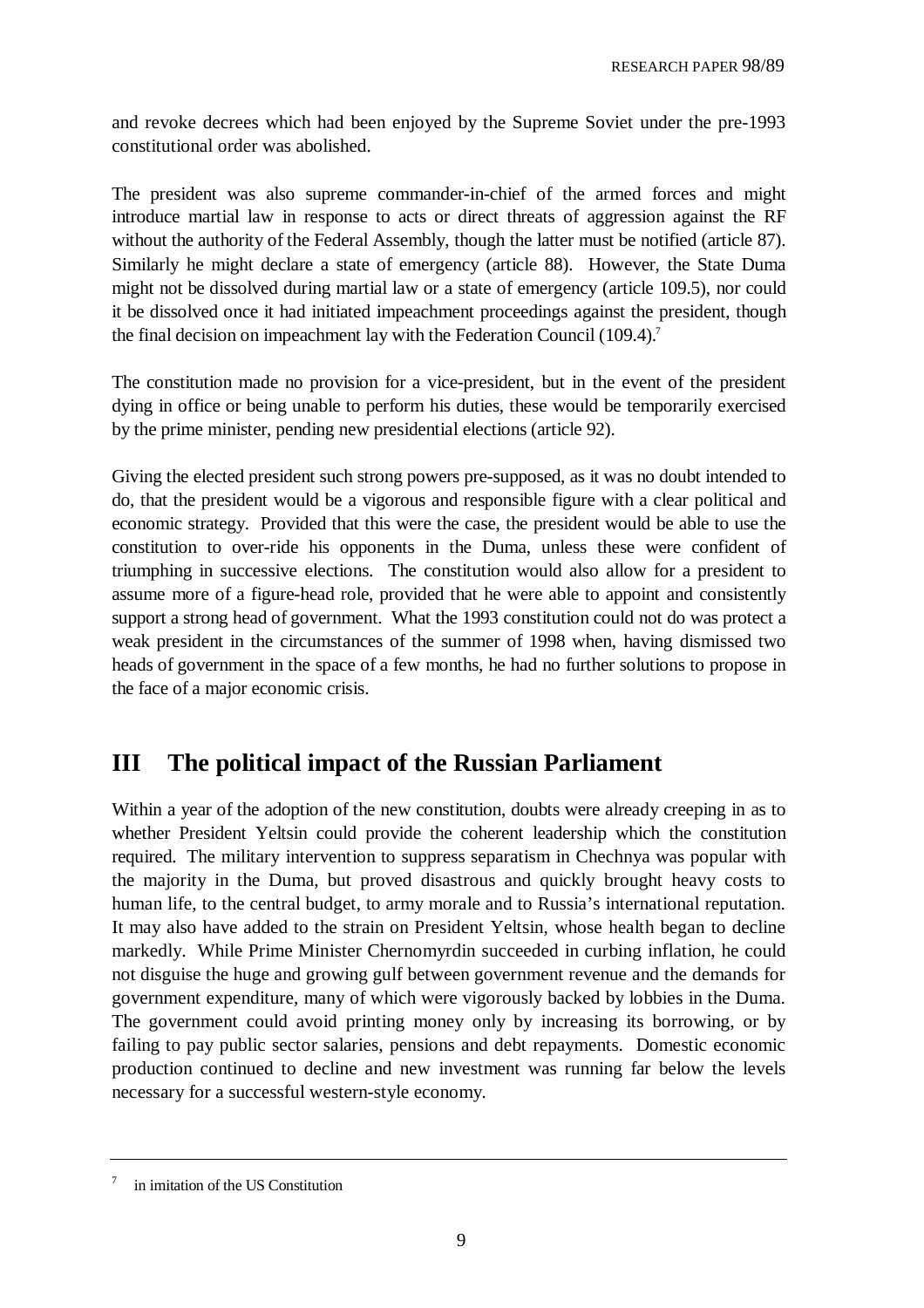The Duma elected in December 1993 proved relatively quiescent. Perhaps this was inevitable, given the fate of its predecessor. However, since many nominal "independents" elected from constituencies aligned themselves in practice with the communists, and the pro-reform elements in the Duma were fragmented, the communist deputies and their allies were often able to win votes and succeeded in electing their candidate, Ivan Rybkin, a member of the Agrarian Party, as chairman. Early in its life the Duma embarrassed President Yeltsin by adopting an amnesty for those involved in the 1993 "parliamentary" rebellion.

However, the Duma was also willing to confirm the cautious reformer Viktor Chernomyrdin as prime minister and to vote the annual budgets through, albeit after some haggling and amendment on behalf of various powerful lobbies.<sup>8</sup> The Duma also gave strong backing to President Yeltsin's increasingly assertive foreign policy.

An annex to the 1993 constitution had laid down that the Duma elected in December 1993 would have a life of only two years. At the end of 1995 new elections produced a communist/nationalist majority more distinctly hostile both towards President Yeltsin and, in particular towards the more reform minded ministers in the government. such as Anatoly Chubais and, later, Boris Nemtsov.

#### **A. Composition of the present Duma**

The rules for the 1995 elections were essentially the same as in 1993: 225 of the 450 seats in the State Duma (lower house) were allocated proportionally to parties winning more than 5% of the popular vote and the other 225 were allocated to the victors in single-mandate constituency contests.

Of the 43 parties and blocs which took part, only 4 succeeded in surmounting the 5% hurdle, taking just under 50% of all votes between them. Given that the official turnout was only 64.4% this means that the parties securing the proportional seats actually reflected the choices of only 32% of the electorate.

The four successful parties were the Communists (22.3% - 99 seats), the right-nationalist "Liberal Democratic" Party of Vladimir Zhirinovsky (11.18% - 50 seats), the governmental "Our Home is Russia" movement led by prime minister Chernomyrdin (10.13% - 45 seats) and the liberal alliance "Yabloko" (6.89% -31 seats). Three parties which had played a notable part in the 1993-1995 State Duma failed narrowly to cross the threshold in 1995, though each of them won seats in individual constituencies. These were

<sup>&</sup>lt;sup>8</sup> See Joel M Ostrow, "Procedural breakdown and deadlock in the Russian State Duma: the problems of an unlinked dual-channel institutional design", *Europe-Asia Studies*, Vol 50 No 5, July 1998, pp 807-809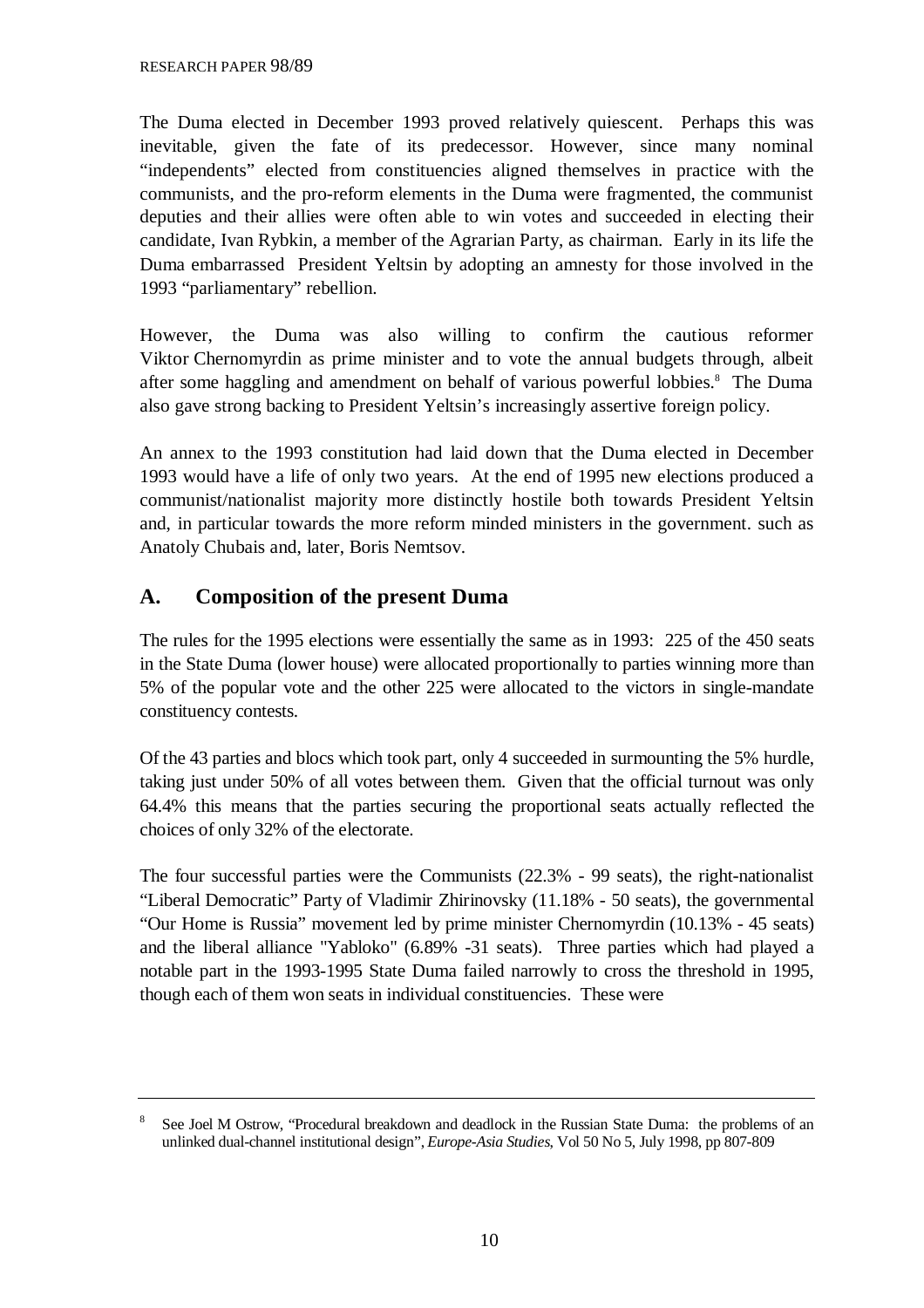Women of Russia (4.61%), Russia's Democratic Choice (3.86%) and the Agrarians (3.78%).

Although the results of the single-member constituency contests produced a significantly different pattern, each of the four principal parties gained some further seats by this means, as did some of those which had fallen below the threshold. The Communist Party was most successful with 58 seats, followed by the Agrarian Party with 20. Some 77 seats went to independents, many of them local office-holders.

The following table shows the composition of the Duma immediately after the elections and in the summer of 1998, by which time some of the smaller groupings had dissolved and many independents had joined parties or larger groupings, including a new "Russia's regions" grouping. On paper the communists had fewer deputies, but this was partly due to some of them having migrated to "Power to the People", which, like the Agrarian Party, has normally voted with the communists. These three groups form the loosely structured "People's Patriotic Union".

| Name of party/group                    | Strength in December 1995 | Strength in July 1998 <sup>9</sup> |
|----------------------------------------|---------------------------|------------------------------------|
| Communist                              | 157                       | 131                                |
| Our Home is Russia                     | 55                        | 64                                 |
| <b>Liberal Democratic Party</b>        | 51                        | 50                                 |
| "Yabloko" (Apple alliance)             | 45                        | 44                                 |
| Agrarian                               | 20                        | 35                                 |
| Russia's Democratic Choice             | 9                         | $\Omega$                           |
| Power to the People <sup>10</sup>      | 9                         | 44                                 |
| <b>Congress of Russian Communities</b> | 5                         | $\Omega$                           |
| Other parties                          | 22                        | $\Omega$                           |
| Russia's regions                       | $\Omega$                  | 44                                 |
| Independents                           | 77                        | 31                                 |
| Vacant                                 |                           |                                    |

While the Communists and their allies have remained just short of a controlling majority in the Duma, they normally have had sufficient support to win important votes. An early indication of this was the election of a member of the Communist Party, the former *Pravda* editor Gennady Seleznev, to the chairmanship on 17 January 1996. The rightwing Liberal Democratic Party has also voted regularly with the three parties forming the

<sup>9</sup> Figures from the official Duma website: http://www.duma.gov.ru

<sup>&</sup>lt;sup>10</sup> A party led by the former Soviet prime minister N Ryzhkov and allied with the Communists and Agrarians in the "People's Patriotic Union".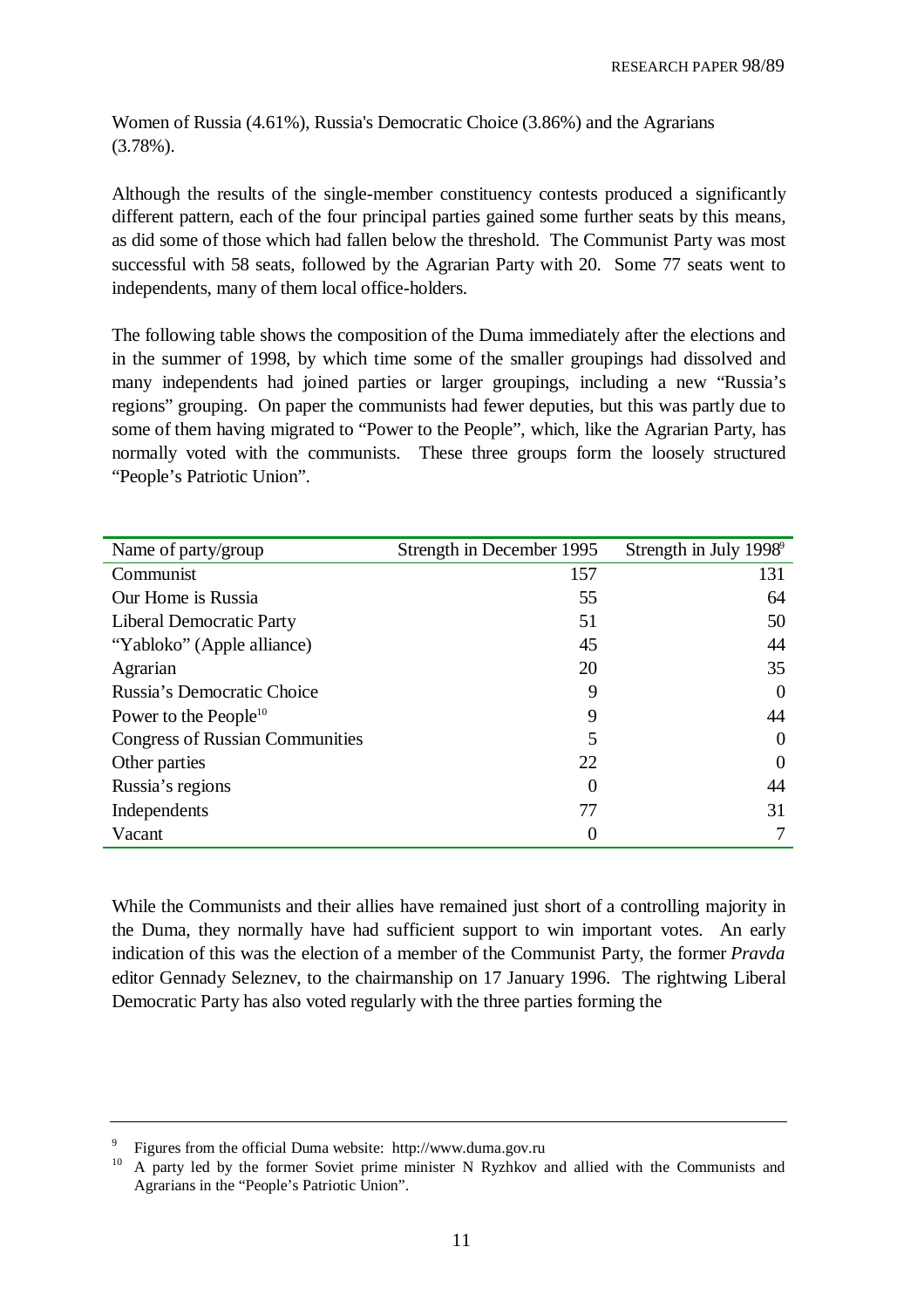"People's Patriotic Union".<sup>11</sup> By contrast, only the "Our Home is Russia" group was consistently supportive of the Chernomyrdin government. The "Yabloko" alliance has remained liberal-reformist in its general stance, but also has a nationalistic tinge and has been consistently critical of the President and government on grounds of competence. On some issues "Our Home is Russia", Yabloko, the "Russia's Regions" group and individual independents were able to put together a broadly pro-reform coalition in the Duma, but well short of the numerical strength to win votes against the left-nationalist coalition.

#### **B. Achievements and influence of the Duma since 1996**

While the composition of the new Duma suggested from the outset that the majority would often be at odds with President Yeltsin over issues such as privatisation, land rights and industrial subsidies, it was also the case that most of the parties and other groups in the Duma accepted the ground rules established by the 1993 constitution and did not wish actively to destabilise the government. Indeed, although the communists and their allies liked to refer to themselves as "the opposition", they were also not averse to some of their individual members accepting ministerial posts. While some, including the communists, had longer term aspirations to amend the constitution in order to secure executive power for the party or parties dominating the Duma, there was no immediate prospect of them achieving the two-thirds majority in the Duma and three-quarters majority in the Federation Council necessary for this.

The volume of legislation processed by the Duma has been very high by any standard. This largely reflects the continuing need to overhaul the legal heritage of the Soviet system and to regulate new areas of activity which have arisen from the creation of a market economy, but it also reflects the poor quality of much of the legislation already adopted in the new era and the new obstacles to its enforcement which are constantly arising. The two-year Duma of 1994-95 actually passed around 400 laws altogether, including treaties awaiting ratification. It also left a substantial legacy of bills at various stages of completion, including over 600 which had not even been given a first reading. The new Duma which convened in January 1996 selected 135 incomplete bills from this legacy for further work and jettisoned the remainder. However, between January 1996 and March 1997 a further 1,110 bills were initiated.

By the end of 1997 the new Duma had either approved or re-approved some 462 items of legislation, including treaty ratifications, but 198 of these, including many of the most significant ones, had been rejected by either the president or the Federation Council, or both.12 There have been frequent disputes over the blocking of Duma decisions by the government or the president, leading to frustration in the Duma and an increasingly

<sup>&</sup>lt;sup>11</sup> In 81% of votes between January and June 1998 according to data on the Duma website "results of voting" section.

<sup>12</sup> Figures from the State Duma *Information-Analytical Bulletin, no.10*, 23 December 1997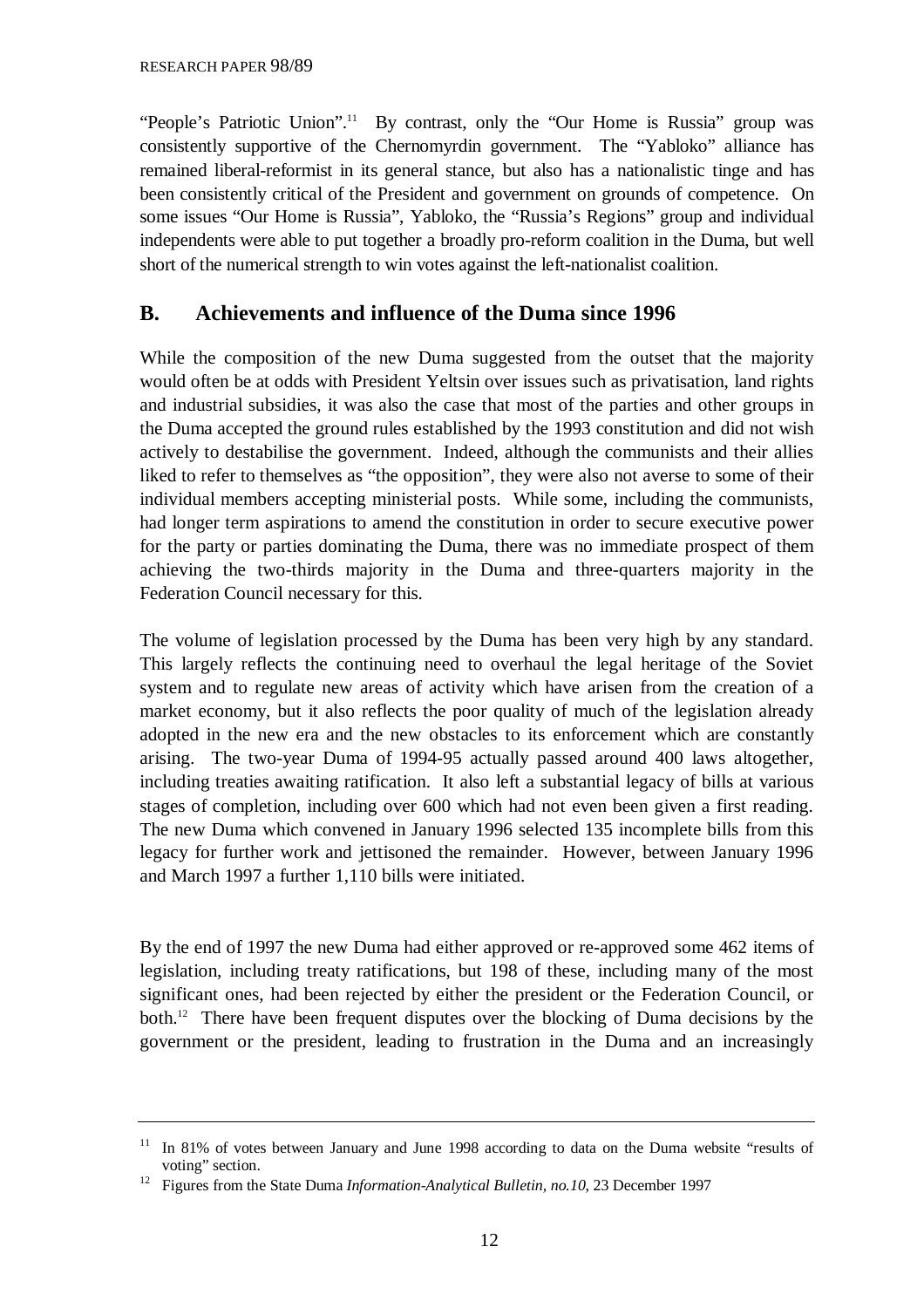confrontational atmosphere. Agricultural land reform has remained deadlocked because of fundamental disagreement over the break up of the collective farms and, as a result, only 5% of cultivated land has been privatised.

Like its predecessor, the Duma elected at the end of 1995 has occasionally departed from its heavy legislative workload to adopt sharply worded and deliberately provocative resolutions on matters which it could not immediately influence, but which have had a symbolic political importance. For example, at the beginning of the 1996 session the new communist/nationalist majority in the Duma caused alarm by symbolically annulling one of the decisions which had dissolved the Soviet Union in 1991. Similarly, in October 1996 the Duma claimed authority to legislate for the status of Sevastopol, the historic Russian Black Sea naval base which is politically and geographically in Ukraine; and on 5 February 1997 it voted, against the advice of the government, for a draft law which would legitimise the retention by Russia of works of art taken from Germany in 1945 as compensation for the war-time destruction of Russian art and architecture. The Duma has also declined to ratify the START II treaty with the USA, despite frequent requests from the foreign and defence ministries.

The decision of the Duma on 19 June 1998 to investigate the grounds for a possible impeachment of President Yeltsin could be seen as a further sign of frustration and willingness to exploit the few opportunities which the constitution offers to an otherwise weak legislature.

#### **C. The Federation Council**

The 1993 Constitution determined that the upper chamber would consist of two representatives of each of the 89 entities which make up the Russian Federation. These include all of the nominally ethnic autonomous republics, the Russian regions and the cities of Moscow and St Petersburg. One representative was to come from the local executive and the other from the local legislature. For the first convocation of 1994-95 these were to be directly elected, but the future composition was left to a subsequent constitutional law. In 1995 the decision was taken that from the beginning of 1996 the Federation Council would automatically consist of the head of administration (now usually known as the "governor") and the chairman of the local legislature from each of the 89 components of the Federation. Since there is no uniform timetable for the election of local heads of administration, the Federation Council effectively has a rolling composition. Members of the Federation Council decided when they first met that they would not organise the chamber on party lines. In practice some members are more closely identified than others with the parties operating in the lower chamber (the communists, for example, are believed to have a normal strength of about 45 in the Federation Council), but many act and vote as independents expressing the interests of their region or republic. The chairman (speaker) since January 1996 has been Yegor Stroev, the head of administration of the Orel region, who was a Communist Party Central Committee secretary and is still informally associated with the communists. On 5 December 1996 the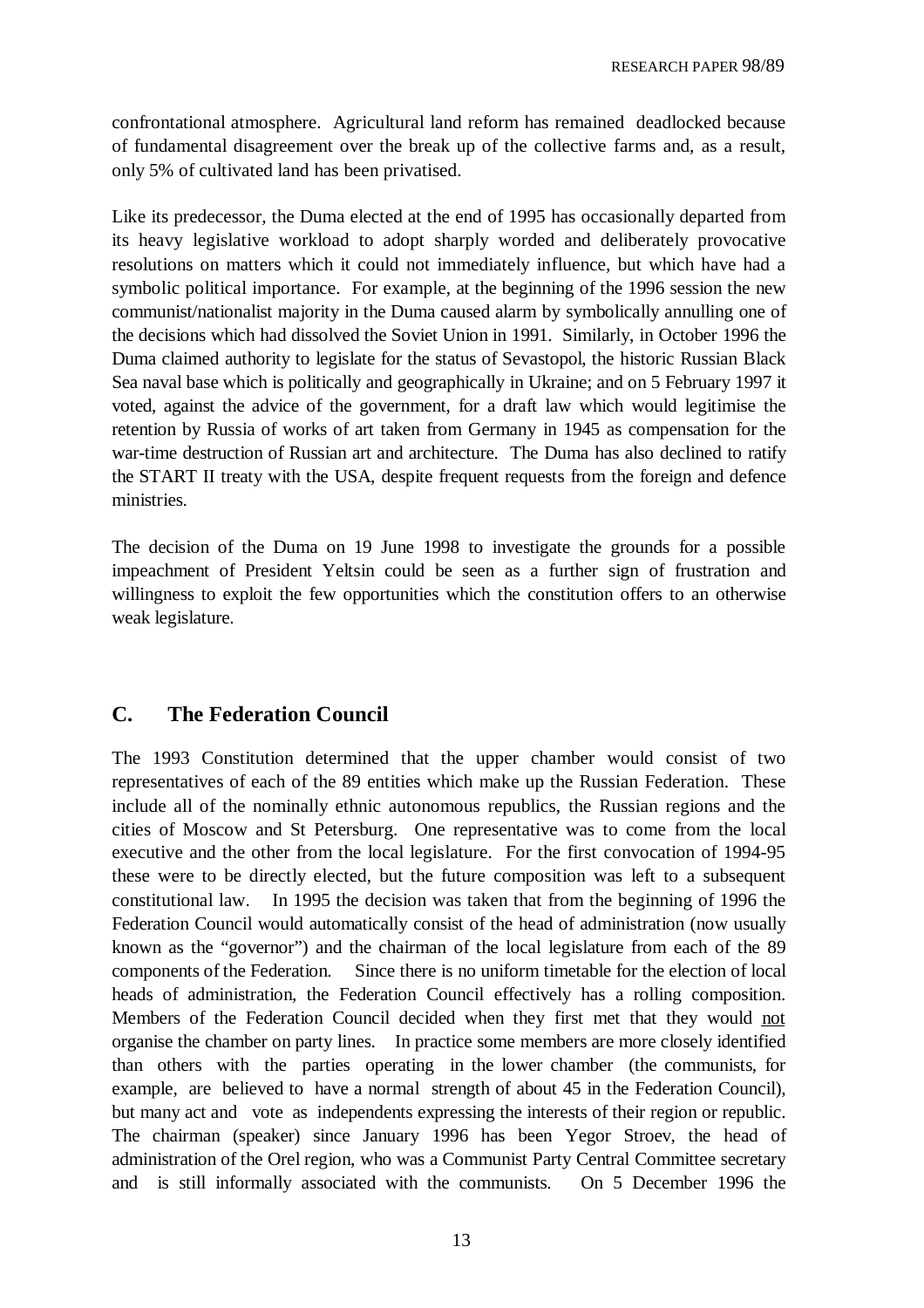Federation Council followed the State Duma in adopting a provocative resolution which affirmed that Sevastopol remains a Russian city.

The Federation Council normally sits for only one week in every four and proceedings tend to be dominated by the "governors" rather than the chairmen of legislatures. Although it provides the regional governors with a regular opportunity to transact business in Moscow, the Federation Council often has difficulties in achieving a quorum. Given the weakness of central government and the huge economic problems facing many of the regions, the elected governors and presidents of autonomous republics have become powerful and often controversial figures in Russian politics, but they cannot afford to spend too much time deliberating in Moscow. However, it has increasingly been recognised that elected provincial governorships offer a vital power base to ambitious politicians.

For example, the former vice-president Aleksandr Rutskoi, who led the "parliamentary rebellion" in 1993, was elected governor of Kursk, with a seat in the Federation Council, in 1996; Vasily Starodubtsev, one of the leaders of the unsuccessful 1991 "putsch" against Mikhail Gorbachev, was elected governor of Tula in 1997; and Aleksandr Lebed, often spoken of as a possible future president, was elected in Krasnoyarsk in 1998. Mayor Luzhkov of Moscow, another possible future presidential contender, is also active in the Federation Council.

The degree of independence enjoyed by provincial governors is controversial. In practice it seems to be the case that many republics and provinces get away with significant infringements of federal competence because enforcement mechanisms are so weak. Strong local governors can even run their own policies on the pace of economic reform, or, for example, introduce local price controls. Federal Justice Minister Valentin Kovalev complained about this in November 1996, claiming that it leads to juridical and economic chaos and that whole regions of the federation, including 19 of the 21 republics, were living largely outside federal law.<sup>13</sup> There are also considerable variations in the conduct of elections in the regions and republics and some members of the Federation Council seem to have secured their positions by dubiously democratic means.

Apart from the subjects listed in Article 106 of the Constitution, the Federation Council is not obliged to debate legislation already approved by the State Duma, but it tends to scrutinise any law which touches on the powers and prerogatives vested in the regions and rejects many on constitutional grounds.

#### **D. The 1998 crisis**

The election of a lower chamber with a majority distinctly hostile to the President and to reform at the end of 1995 did not immediately have a decisive political impact, because of the strong presidential powers under the 1993 constitution, and, in particular, the

<sup>13</sup> *BBC Summary of World Broadcasts*, SU/2775 B/2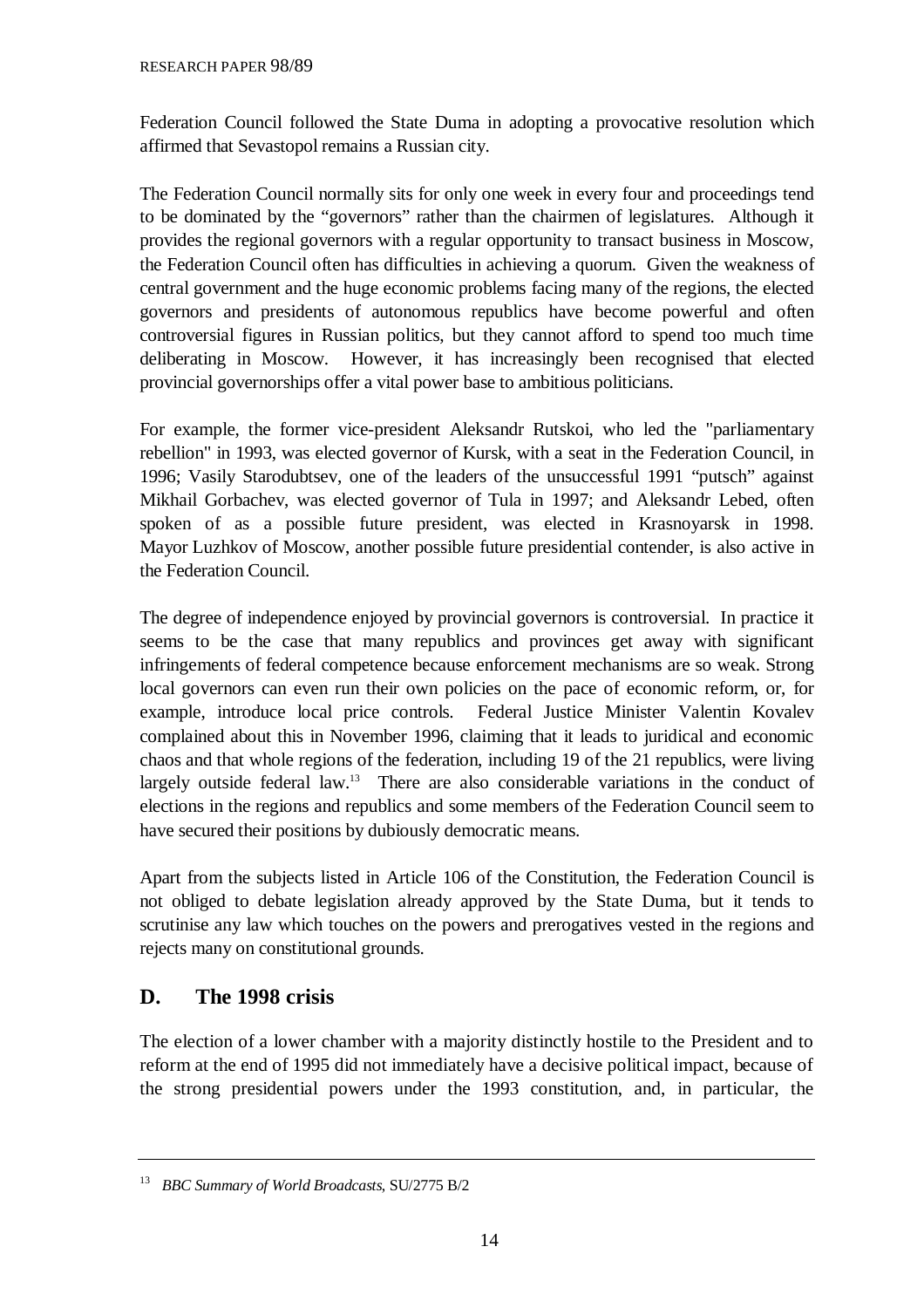president's option to veto unwelcome legislation and replace it with legislation by decree. However, this situation could endure only as long as the president was vigorous and clear about the general direction of policy, and could rely on the prime minister to administer economic policy. In the event President Yeltsin became increasingly confused and distracted by the failure of his policy in Chechnya, his need to get re-elected in June 1996 and his declining health. While he eventually won in the second round of the presidential election, he did so only by incurring numerous political debts and was immediately hit by serious heart disease. Chernomyrdin was reappointed as prime minister and continued his previous course of low inflation and a nominally balanced budget, but lacked vision and strategy when it came to the underlying weaknesses of the economy.

During 1997 both the president and the government seemed to drift, while tensions mounted and the hitherto passive Duma began to flex its muscles, sensing a political vacuum and progressively less worried by the threat of early dissolution. Prime Minister Chernomyrdin, who in any case had few loyal supporters in the Duma, seemed to cultivate the governors gathered in the Federation Council instead. When President Yeltsin suddenly decided to dismiss Viktor Chernomyrdin on 23 March 1998 and replace him with a young and unknown reformer, Sergei Kirienko, he just managed to obtain the consent of the Duma, but only on a secret ballot and at the third attempt after much arm-twisting. When, in August 1998, faced with a collapsing financial system, he changed his mind and tried to reinstate Chernomyrdin, he was to find his credibility exhausted. By this time the Duma had voted by 300 votes to 3 (on 19 June 1998) to set up a commission to investigate possible impeachment charges against President Yeltsin. Significantly, the initiative was backed by a wide range of parties, citing widely differing grounds for impeachment. For the liberals of Yabloko President Yeltsin's principal crime was his responsibility for the bloody and unsuccessful Chechnya campaign; for the communists it was everything from the dissolution of the USSR in 1991 to the crisis in the defence industrial sector.

The summer crisis could be traced back to the budget debates at the beginning of the year. It was apparent then that the budget deficit was likely to be much greater than allowed for. Officially central government expenditure was set at 500 bn roubles and revenue at 367.5 bn roubles, leaving a planned deficit of 132.5 bn roubles. Unofficially, it was estimated that revenue was unlikely to reach 300 bn roubles, given previous overestimates, leaving planned expenditure greatly in excess of likely revenue. To make matters worse, 121 bn roubles was needed just to cover debt repayments (75 bn for internal debt, 46 bn for external debt). This meant the government would actually have money only to meet a fraction of the expenditure agreed by the Duma.<sup>14</sup> Despite this, the budget was approved earlier than usual and received its fourth and final reading in the Duma on 4 March 1998.

<sup>&</sup>lt;sup>14</sup> Figures from the Duma analytical service: www.duma.gov.ru/infgd/98/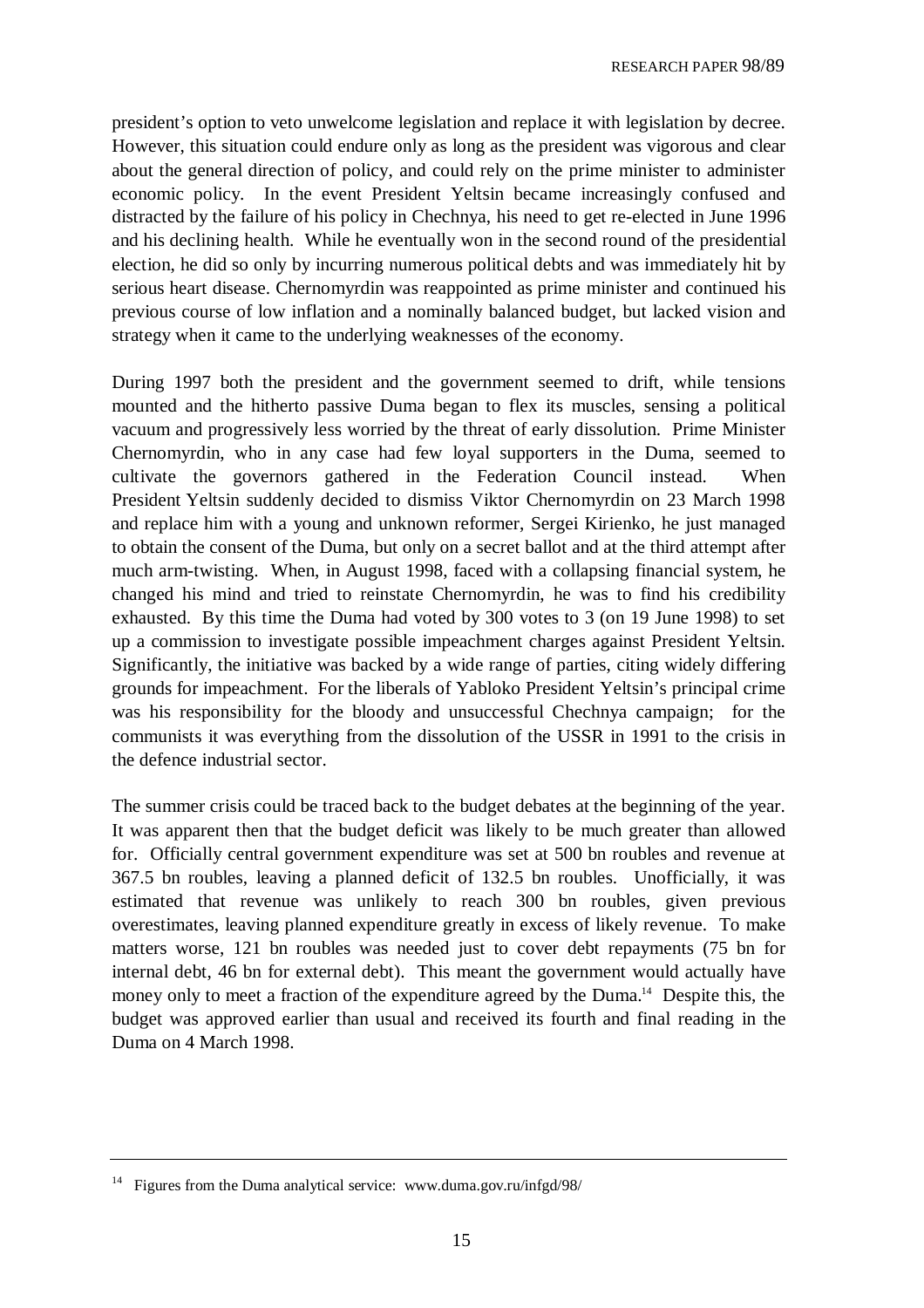On 23 March 1998 President Yeltsin unexpectedly announced the dismissal of Viktor Chernomyrdin from the post of prime minister, asking him instead to concentrate on political preparations for the next elections. In his address to the nation the president said:

I feel that, lately, the government has clearly been lacking in dynamism and initiative, new views, fresh approaches and ideas. Without that, a powerful spurt in the economy is simply impossible. In short, the country needs a new team, able to achieve real, tangible results. I think that members of the cabinet need to concentrate more on dealing with concrete economic and social matters and to engage less in politics.<sup>15</sup>

The precise circumstances are unclear: there were rumours that the President thought Chernomyrdin too powerful and presumptuous, and also that Chernomyrdin wanted to get out of government in order to prepare a presidential bid. Yeltsin's choice to replace Chernomyrdin was the little known 35-year old Sergei Kirienko, who had served briefly in the Chernomyrdin government as Minister of Fuel and Energy and previously worked in the new private sector as manager of a private bank and an oil company. In the Duma the Patriotic Union claimed the removal of Chernomyrdin as the result of its criticisms, but immediately rejected his replacement. Only on 24 April did the Duma confirm Kirienko in office.

His administration was immediately faced with enormous problems. The financial crisis in the Far East and other "emerging markets", coupled with the falling international oil price meant that international bankers and investors were rapidly losing confidence in the stability of the rouble and the ability of the Russian government to service its debts, while the Russian stock market fell rapidly and short-term interest rates had to be raised dramatically, reaching 150% in June. The Russian government responded by trying to tighten up on tax collection, while negotiating with the Duma to accept a new and drastically revised budget, and with the IMF for a new \$22bn stand-by loan. By July it was claiming partial success on all of these fronts, but could not dispel the rumours of an impending collapse of the rouble and of the fragile Russian banking sector.<sup>16</sup>

The crisis entered a new phase in August, while both the President and the Duma took their summer break. Comments by George Soros on the inevitability of a rouble devaluation were met on 14 August by denials from President Yeltsin, who also declined to interrupt his holiday. On 17 August the prime minister Kirienko and central bank chairman Dubinin announced, as part of a new "anti-crisis" package, that the rouble could no longer be supported at its dollar exchange rate and must be allowed to float. The package also included a moratorium on the servicing of government treasury bills and of foreign commercial debt. The decisions appear to have been prompted by the exhaustion of central

<sup>15</sup> *BBC Summary of World Broadcasts*, 23 March 1998

<sup>16</sup> See, for example, "Russia's Crisis: Could it lead to fascism?", *The Economist*, 11 July 1998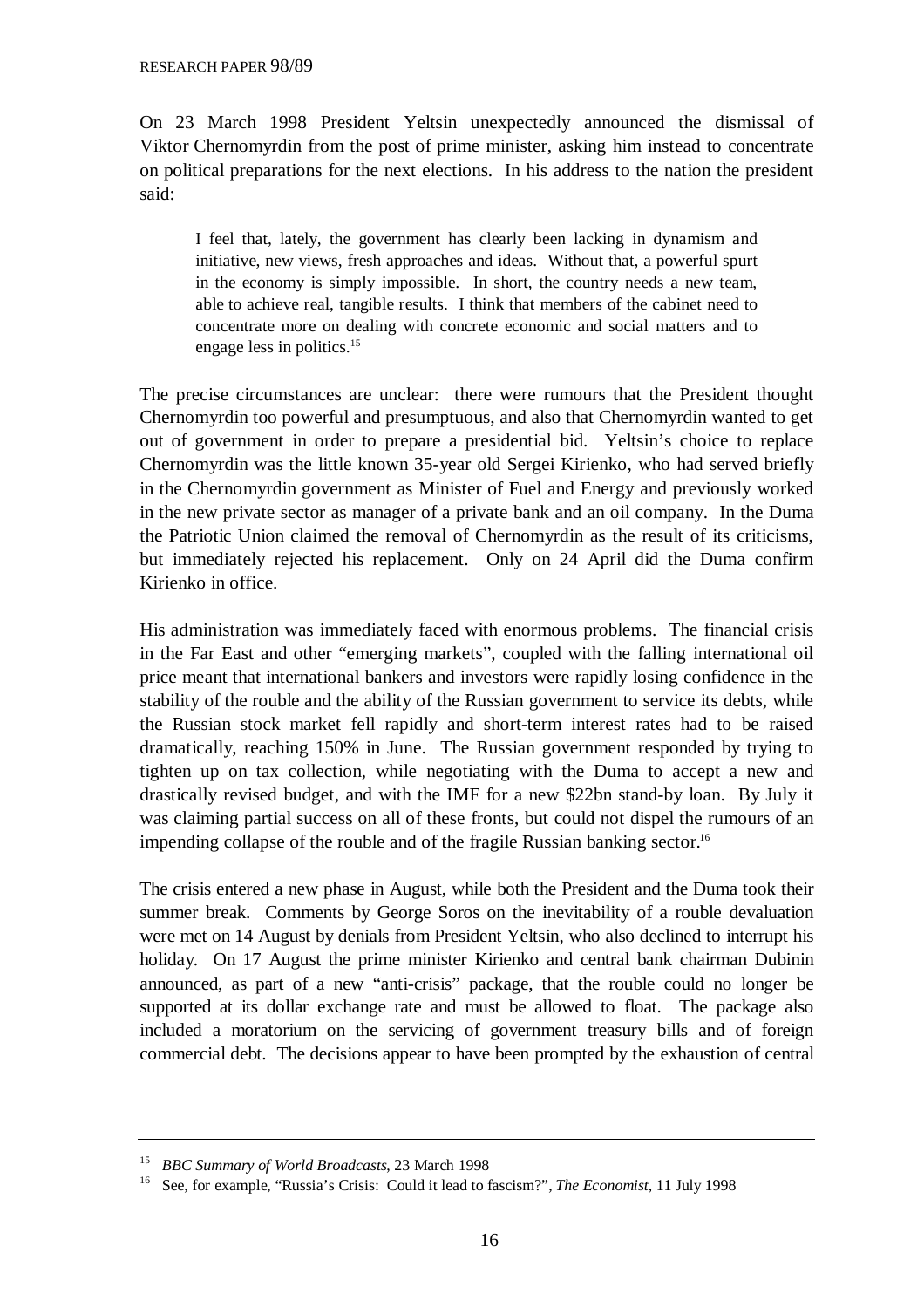bank foreign currency reserves and were later said to have been taken without reference to President Yeltsin.

The Duma was recalled early on 21 August to debate the new situation. While deputies reacted sceptically to the government's explanations of its actions, their greatest ire was reserved for the President, against whom a vote of censure was adopted by 248 votes to 32. On 23 August President Yeltsin astonished his opponents by dismissing Sergei Kirienko and recalling Viktor Chernomyrdin, sacked only 5 months earlier, as his new nominee to head the government.

At this point a head-on confrontation between the Duma and the President became inevitable. Both the Chernomyrdin and the Kirienko governments had been broadly based coalitions, not inspiring universal confidence, but to some extent bridging the gaps between President and parliament, as also between different approaches to reform and consolidation. Both prime ministers, along with many of the ministers who had served in their cabinets, had now been damaged in the eyes of the Russian public, foreign investors and bankers. The Duma had become steadily more hostile towards Chernomyrdin during the final phase of his government and its majority had rejoiced in his sudden departure. It now held the whip hand over his reappointment and could demand a high price in return. Even early dissolution and new parliamentary elections now seemed no longer a potent threat and, in any case, many in the Duma believed that their decision in June to begin the investigation of impeachment charges against President Yeltsin would mean that under Article 109.4 of the Constitution the Duma could no longer be dissolved.

Meanwhile there were rumours of dissent within the President's administration and suggestions that Boris Berezovsky, the financier, media magnate and part-time presidential official openly compared with Rasputin by the Speaker of the Duma,<sup>17</sup> might be manipulating events to secure his own interests. At the height of the crisis, on 1-2 September, President Yeltsin had to appear in public to play host to President Clinton looking confused and physically frail.

The leadership of the "People's Patriotic Union", ie the Duma majority, seemed undecided about which of two goals to pursue. Should it insist on a new government being appointed from among its own ranks, on the economic and political platform for which it had been campaigning? Or should it play the longer game of trading its support for President Yeltsin's prime ministerial nominee for cast-iron guarantees of constitutional change, which would pave the way for government by parliamentary majority in the future? Given the widespread perception that the Communists and their allies were more likely to enjoy electoral success in parliamentary elections than in presidential elections, the latter course seemed more attractive. Representatives of the Duma majority and the presidential administration entered an intense bout of negotiation during the final week of August and

<sup>17</sup> *BBC Summary of World Broadcasts*, 3 September 1998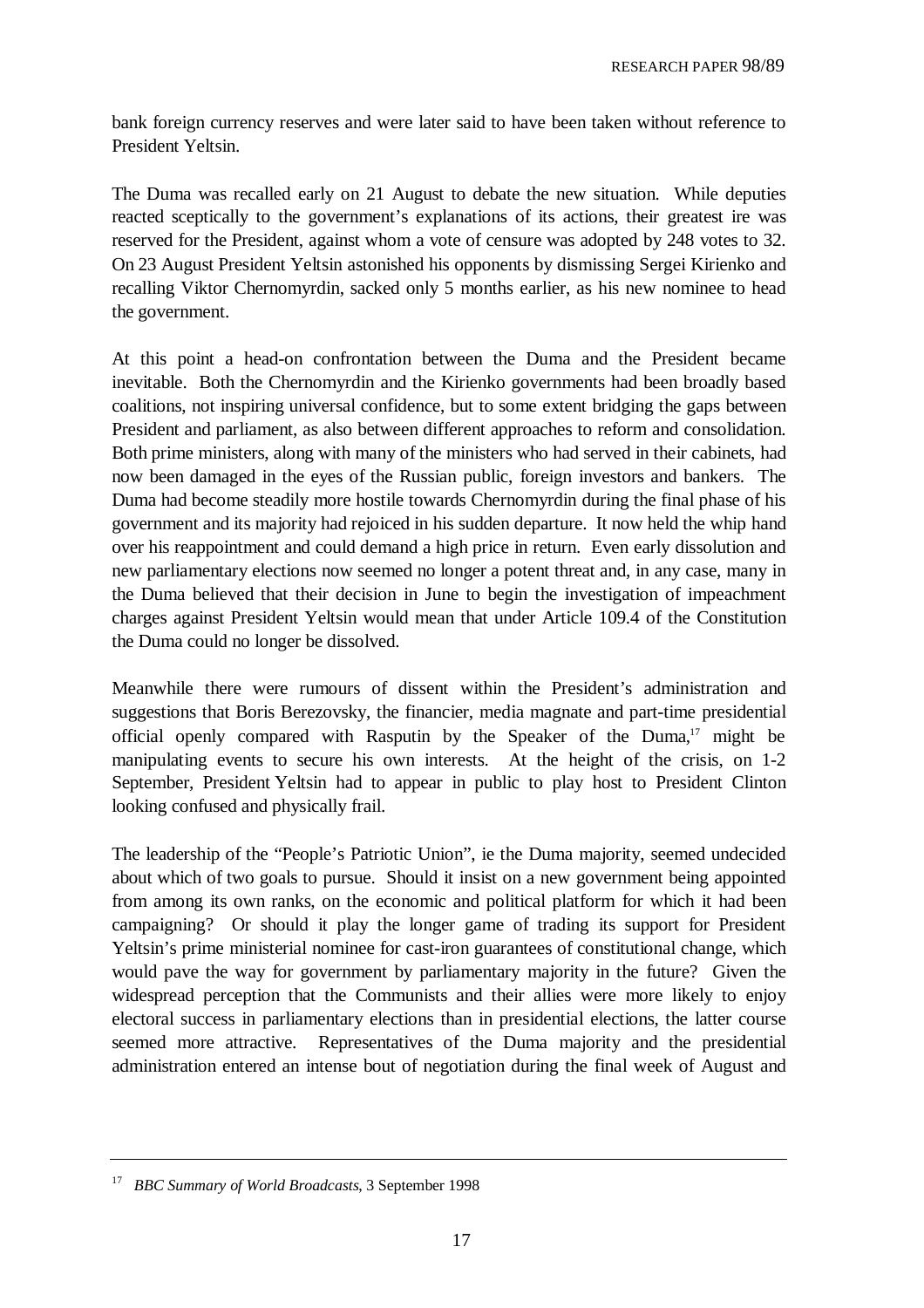first week of September. On 27 August the two sides were supposed to be close to signing a deal, but nothing came of it.

On 7 September, after the Duma had rejected the candidacy of Chernomyrdin for a second time, by a margin of 273 votes to 138, Yeltsin himself broke out of the deadlock by withdrawing his nomination and putting forward one of the alternative names floated by his Duma opponents as being acceptable to them as prime minister, that of Yevgeny Primakov.

Primakov was not the Duma communists' first choice for the prime ministership: they had repeatedly suggested Yegor Stroev, the chairman of the Federation Council. He, however, had declined the honour and the Federation Council over which he presides had surprised the State Duma on 4 September by endorsing Viktor Chernomyrdin. In the circumstances, the Duma majority was happy to back Primakov as an alternative, since he had been a respected member of the former Soviet foreign policy "establishment" and as foreign minister since 1996 had steered Russia back to a more independent "great power" stance on issues such as Bosnia and Iraq.

On 11 September the Duma voted by 317 to 63 to endorse Primakov as prime minister. While the Duma Speaker, Seleznev, said that both the constitutional discussions and the preparations for possible impeachment of the president would continue, the immediate pressure on Yeltsin had been eased by his decision no longer to defy the Duma. However, the friendly reception given to Primakov by almost the whole of the Duma (excepting Zhirinovsky, who had swung behind Chernomyrdin at the last minute) on the day of his confirmation, soon gave way to suspicion and confusion. Primakov made some appointments immediately which were clearly designed to please the Duma majority and reflect its preoccupations. A Communist and former head of the old Gosplan,<sup>18</sup> Yury Maslyukov, was appointed first deputy prime minister with overall responsibility for the economy, while Viktor Gerashchenko was recalled to the chairmanship of the Central Bank, fulfilling a longstanding Communist demand. Primakov did not, however, intend to form a party government in the western sense. Claiming that his government would be a government of pragmatic professionals with no particular party allegiance, he also invited the head of Yabloko and two leading figures from Chernomyrdin's parliamentary faction, Our Home is Russia, to take up senior positions, only to be met with refusals by two and the prompt resignation of the third.

At the time of writing, the final composition and the complexion of the new government remains unclear, as does the main thrust of its policy.

<sup>&</sup>lt;sup>18</sup> The State Planning Committee of the Soviet era which, coincidentally, was the previous occupant of the Duma building.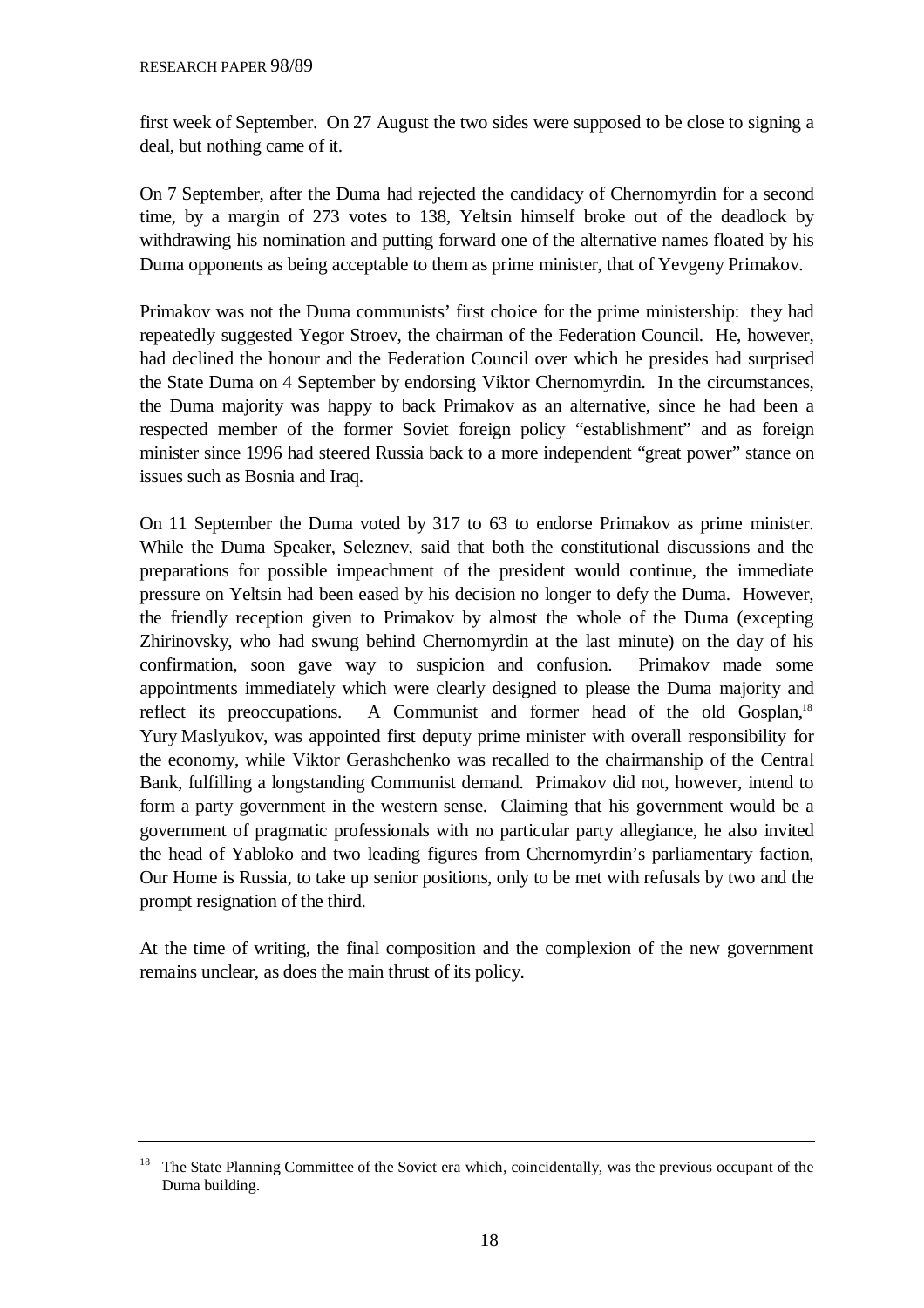## **IV The future of democracy in Russia**

Russia is in the throes of a desperate economic and social collapse. Statistical comparisons with the Soviet period are inherently unreliable, but most estimates put the level of economic output at barely half of what it was in 1989. Living standards for many people have fallen to levels not experienced since the immediate post-war years. The distribution of wealth has also changed dramatically with a wide gap opening between the conspicuously prosperous new elite and the mass of the population. For many people, especially in towns, the crisis manifests itself as an absolute lack of money to buy food and other essentials. According to a recent survey only 18% of the population are receiving a regular salary at their official place of work.<sup>19</sup> It is true that some manage to earn cash in the black economy and others, especially in the countryside, can survive by a combination of growing their own food and bartering the surplus. Nonetheless, many will be dependent during the coming winter on the rationed distribution of basic foodstuffs by government and charitable agencies. These circumstances inevitably put the political system under great strain.

For the present, but perhaps not for very long, Russia has a government which derives its legitimacy from the support which the new head of government, Yevgeni Primakov has obtained from the majority in the directly elected chamber of parliament. To this limited extent the Russian system has come to resemble a western-style parliamentary democracy. Since the communists and their allies form the largest faction in the Duma and can win votes on most issues by aligning themselves with other parties opposed to President Yeltsin, the current ascendancy of the Duma has led many people both inside Russia and abroad to speak of a communist "return to power".

The appearance could prove deceptive. The constitution, after all, remains unchanged and is strongly presidential in bias. Only the absence of a strong president, quite possibly a temporary hiatus, lends the Duma the appearance of enhanced power. Ever since Boris Yeltsin's health began to weaken, and with it his political grip, there has been talk of possible populist "strongmen" who have sufficient credibility to win a presidential election, gain the loyalty of the army and other security forces and then initiate a new era of tough centralised government. Aleksandr Lebed, the former army general who negotiated the peace settlement in Chechnya and is now the elected governor of Krasnoyarsk region, continues to be the likely front-runner in these stakes, followed by Yury Luzhkov, the mayor of Moscow. Lebed scored 14.5% of the vote in the first round of the presidential elections in 1996 against Yeltsin and the communist Zyuganov, but could be expected to pick up many more votes in a contest from which Yeltsin was missing.

<sup>19</sup> *The Economist*, 3 October 1998, p 58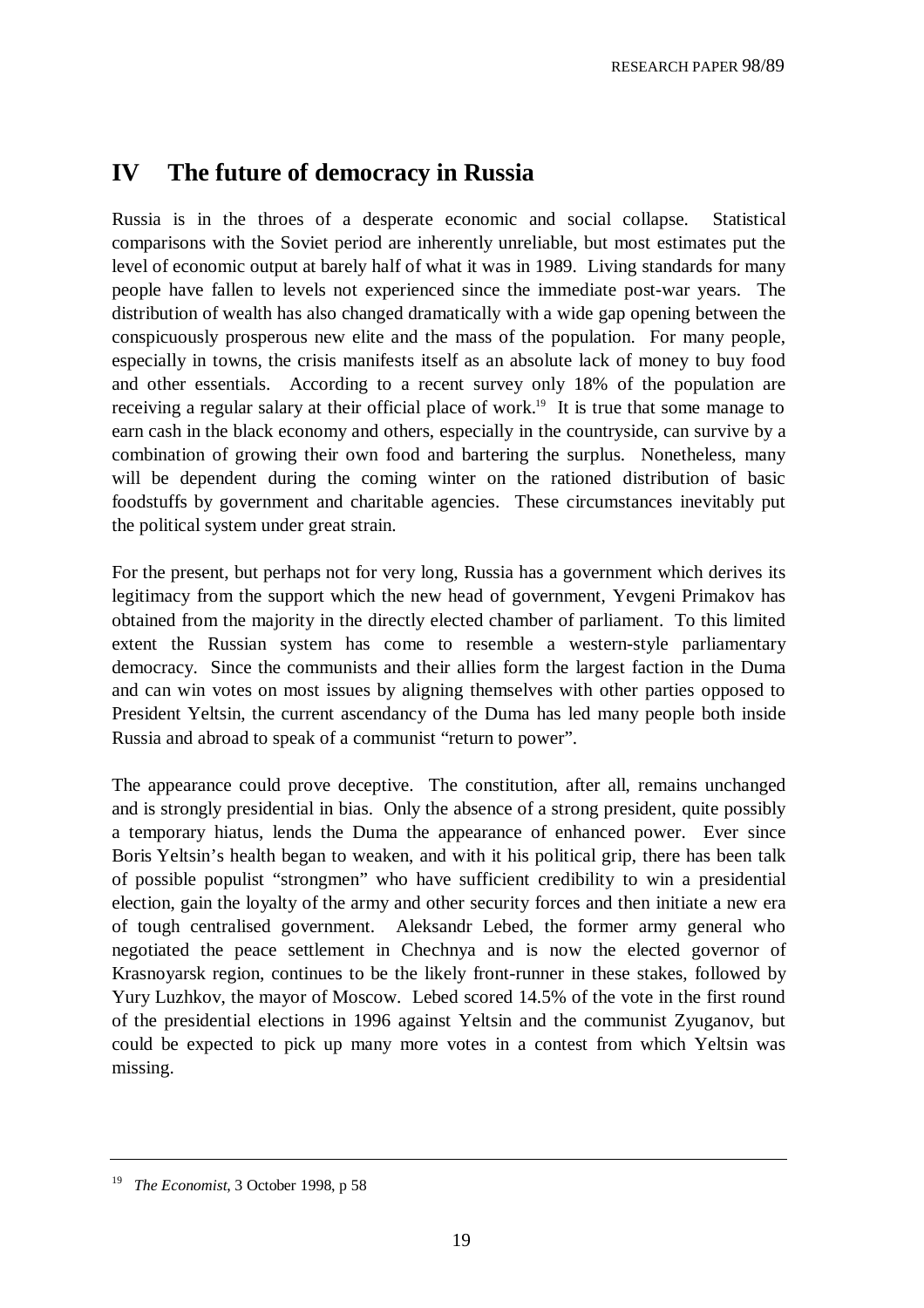For strong parliamentary as opposed to presidential government to be firmly established as the normal rule would require major amendments to the present constitution and these are unlikely to be agreed and voted through by constitutional means, at least in the near future. While a deal might still be struck between President Yeltsin and the dominant Duma factions, it would be most unlikely to find favour with the Federation Council which has always been quick to veto any move seen as concentrating power at the centre.20

Parliamentary democracy founded on the Duma faces another serious obstacle. It has become a matter of notoriety that many of the individual regions and republics which make up the Russian Federation are a law unto themselves, barely acknowledging or bothering to implement the laws and decisions made at the centre. Regional power is represented at the centre by the Federation Council, which was prepared, until the last minute, to do a deal with Viktor Chernomyrdin and the interests which he represents. Should a new strong president emerge from amongst the current membership of the Federation Council, a new power-sharing bargain between the regions and the centre could side-line the Duma.

Finally, the Duma itself, despite its democratic credentials, may not currently represent the views and interests of the majority of voters, most of whom did not vote for the parties which now dominate there. The party system is still barely in existence in most parts of Russia and linkages between the politicians in the Duma and organised opinion outside appear weak. According to the leader of one of the smaller parties represented in the Duma, the slow development of a party system in Russia has been "an unambiguous disappointment."21 This makes any predictions about the outcome of the next elections, due late in 1999, very difficult. The communists, despite their ageing voter base, may remain the largest party, but this will not necessarily translate into a coherent parliamentary majority as the basis of government.

For the moment, prime minister Primakov continues his efforts to form a "government of professionals" with both communist and non-communist participation, and to formulate a set of policies to stabilise and then improve the economic situation. His aim seems to be to make a short-term injection of cash into the economy by printing roubles, in order to be able to pay arrears of wages and pensions, but to keep this within limits which will avoid hyper-inflation and make it possible to return to monetary and budgetary discipline as early as possible in the new year. There have also been suggestions that banks may be nationalised and some elements of state control over the economy restored, but this remains unconfirmed. Following talks in early October with representatives of the IMF it seemed likely that this general approach would preclude further international financial assistance for the time being. EU foreign ministers meeting on 5 October did not rule out

<sup>20</sup> See Peter Frank, "Beyond the Chaos", *The World* Today, October 1998, p 248

<sup>21</sup> Grigory Yavlinsky, "Russia's phoney capitalism", *Foreign Affairs*, May-June 1998, p 74